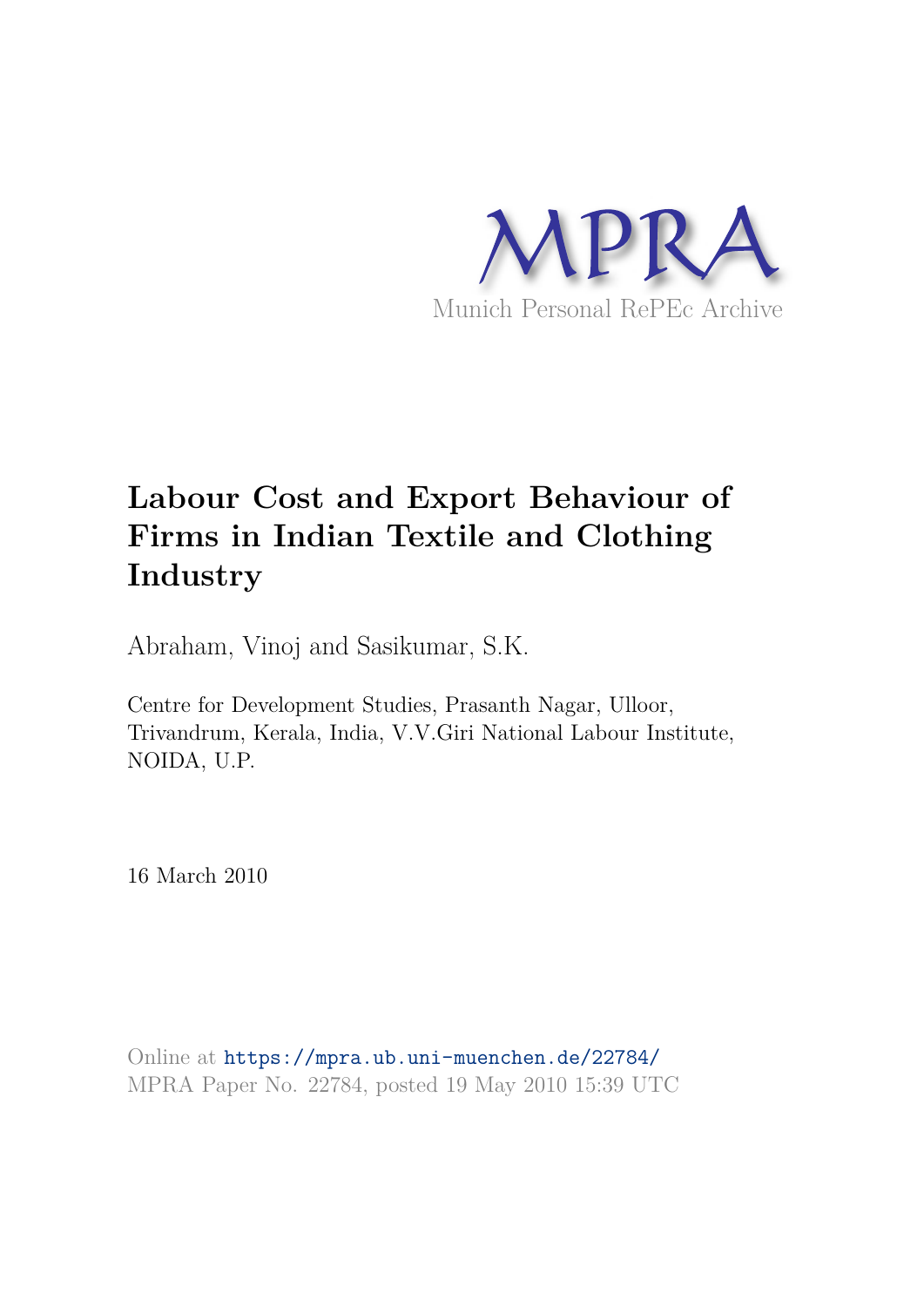# **Labour Cost and Export Behaviour of Firms in Indian Textile and Clothing Industry**

**Vinoj Abraham Assistant Professor Centre for Development Studies Trivandrum, Kerala,India** 

**&** 

**S K Sasikumar Senior Fellow V.V.Giri National Labour Institute NOIDA, UP,India** 

Address for correspondence

Dr. Vinoj Abraham Assistant Professor Centre for Development Studies Prasanth Nagar,Ulloor Thiruvananthapuram – 695011 Kerala Email: vinoj@cds.ac.in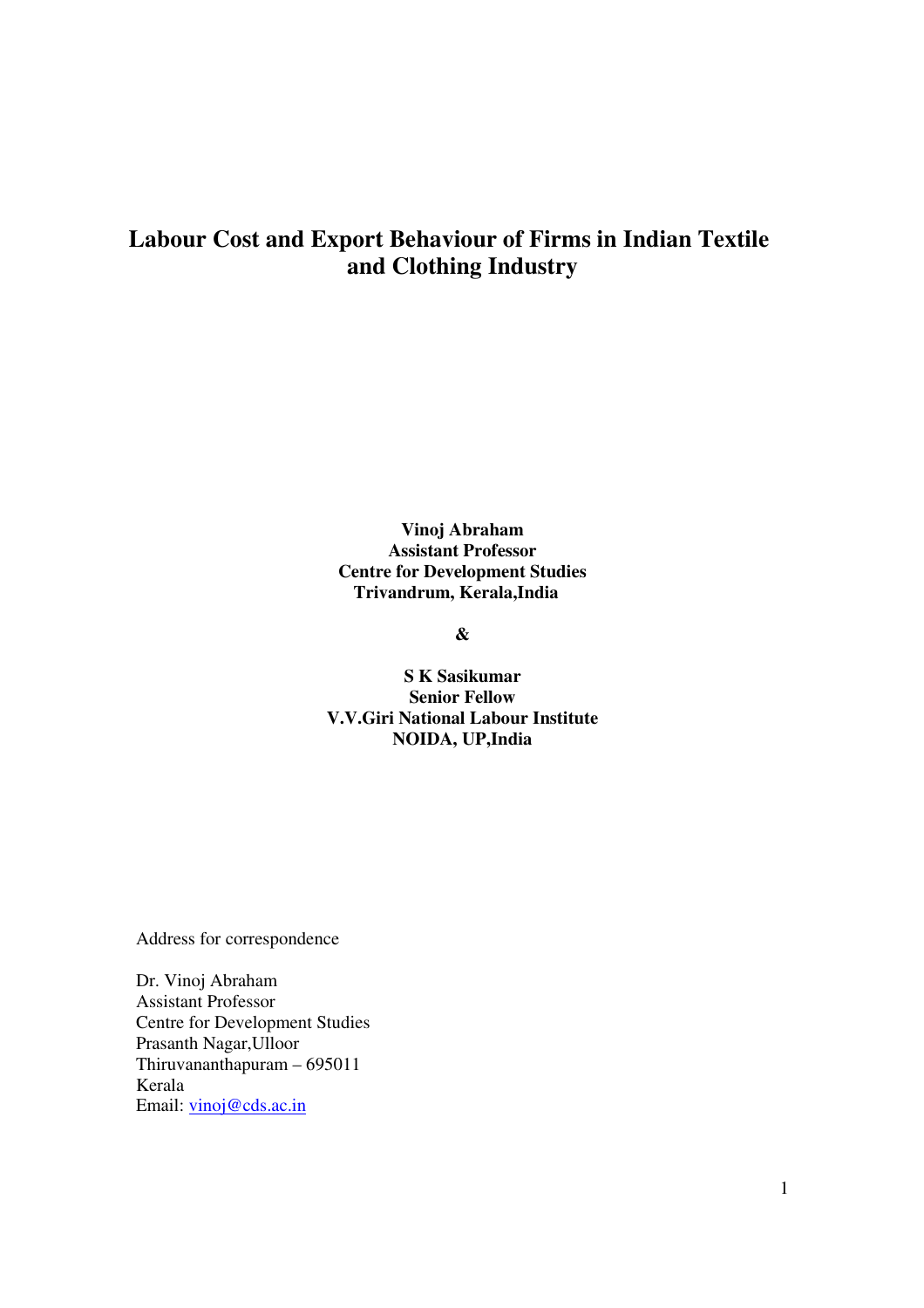# **Labour Cost and Export Behaviour of Firms in Indian Textile and Clothing Industry**

#### **Vinoj Abraham & S.K.Sasikumar**

**Abstract:** *The implementation of the Agreement on Textile and Clothing (ATC) of the World Trade Organization (WTO) renders both threats and opportunities to India's Textile and Clothing (T&C) industry in the wake of liberal international trade in the sector. Firms acquire greater international competitiveness through various cost cutting and efficiency enhancing strategies. The question we try to ponder on is, what route does Indian firms take to join the international export market in T&C. Empirical analysis, using Tobit estimation techniques, supported the view that increasing the share of low cost labour was an important route through which export performance of the Indian firms in T&C was enhanced. Further, the use of this means to perform better in the international market aggravated in the period after the implementation of the ATC. On the other hand, capital and technology based factors did not have any perceptive effect on the export performance of Indian firms in the international market. This endorses the view that the Indian T&C firms by and large utilized the low road to competitiveness, rather than the other. Also the importance of the import intensity in export performance suggests that Indian T&C is increasingly getting integrated within the global value chain.* 

**Key words:** *Export performance, Textile and clothing industry, labour cost, Tobit Model, Agreement on Textile and Clothing.* 

**JEL codes: F14, F16, J3** 

#### **Introduction**

-

The phasing out of the Multi–Fiber Agreement ( MFA) since 1995 and its final repeal in the year 2005 has exposed the hitherto protected textile and clothing industry world over to international competition<sup>1</sup>. This poses a great opportunity<sup>2</sup> as well as threat<sup>3</sup> to large number of developing economies, who have substantial cost advantages, to

<sup>&</sup>lt;sup>1</sup> The Agreement on Textile and Clothing (ATC) under the World Trade Organization's (WTO) Uruguay round negotiations stipulates the roll back of the MFA by 2005, wherein a quota system was prevalent, and only tariff barriers can now be exploited to restrict trade in the sector.

 $2^{2}$  The opportunity is not only because of possible relocation of trade to developing economies, but also due to expansion in total trade. The annual growth of world textile and apparel trade would be 5% higher than before ATC in the 25 year period following ATC (Diao and Somwaru 2001)

<sup>&</sup>lt;sup>3</sup> While quota restrictions limited the market dominance of each exporter, it also meant that all exporters had space in the international market; hence there was no need for competition among the exporting countries. But under the new dispensation developing countries compete among them to capture greater market share.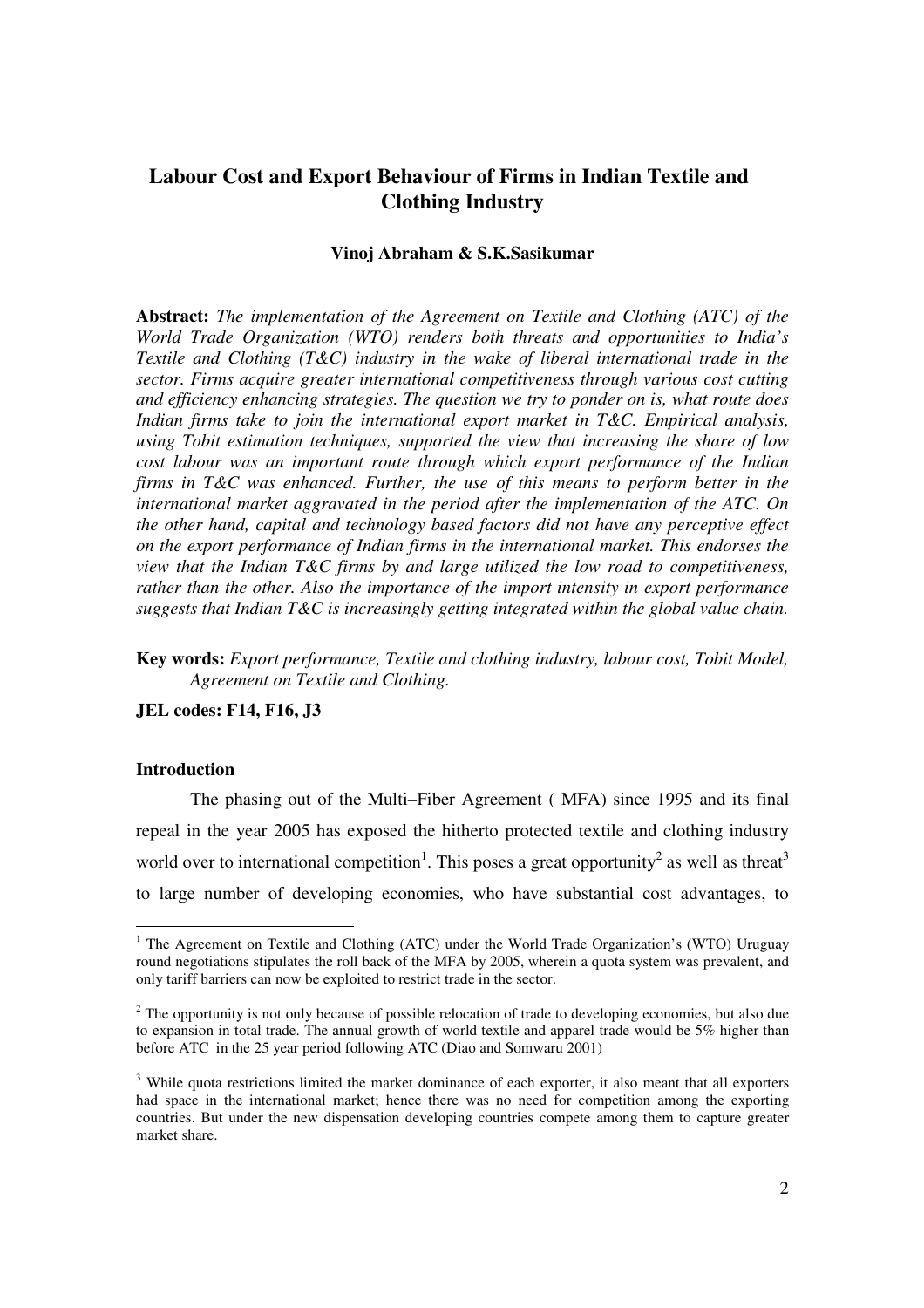access the global market<sup>4</sup> and join the global value chain in the industry. The developed economies, such as Germany, Italy and Japan, had comparative advantage in the sector from the 1950s till 1980s. Following the rising relative cost in the developed economies the comparative advantage shifted to the developing economies. The MFA quota system kept this comparative advantage of these economies under abeyance, and distorted the cost advantages, distributing the production chain across the developing world, especially to the Latin American countries. The withdrawal of the MFA has brought back the comparative advantages of developing economies to large labour surplus economies such as China and India.

Studies report that South Asian firms, especially Indian firms, are going to be the largest gainers, after China, due to the opening up of the global textile and garments market (Landes, et al; 2005). Projections predict that focus of the supplier countries to the largest markets, of US and EU, in textile and cotton industry is shifting away from traditional economies to China and South Asia. This points that Indian firms, among other Asian firms are probably becoming internationally competitive. This augurs well for the sector in particular and the economy as a whole. Currently, the industry contributes about 14 percent to industrial production, 4 percent to the GDP, and 17 percent to the country's export earnings. It provides direct employment to over 35 million people, which includes a substantial number of socially and economically backward communities and women. The sector is the second largest provider of employment after agriculture (Government of India, 2009). Thus, the growth and all round development of this industry has a direct bearing on the improvement of the Indian economy.

However, the issue of concern here is the sustainability of this achieved competitiveness of the Indian firms. Under the changed scenario sans quota restrictions, firms in these economies are trying to expand their international market competitiveness through various strategies. These strategies involve a mix of productivity enhancing and cost minimizing activities. Accounted as 'high road' and 'low road' strategies towards achieving competitiveness, the choice between these strategies are critical in determining

<sup>&</sup>lt;sup>4</sup> It was precisely the cost advantage that the developing economies enjoyed in the textile and garment industry that led to the protection of the industry in the developed economies through the MFA which came to order in the year 1974.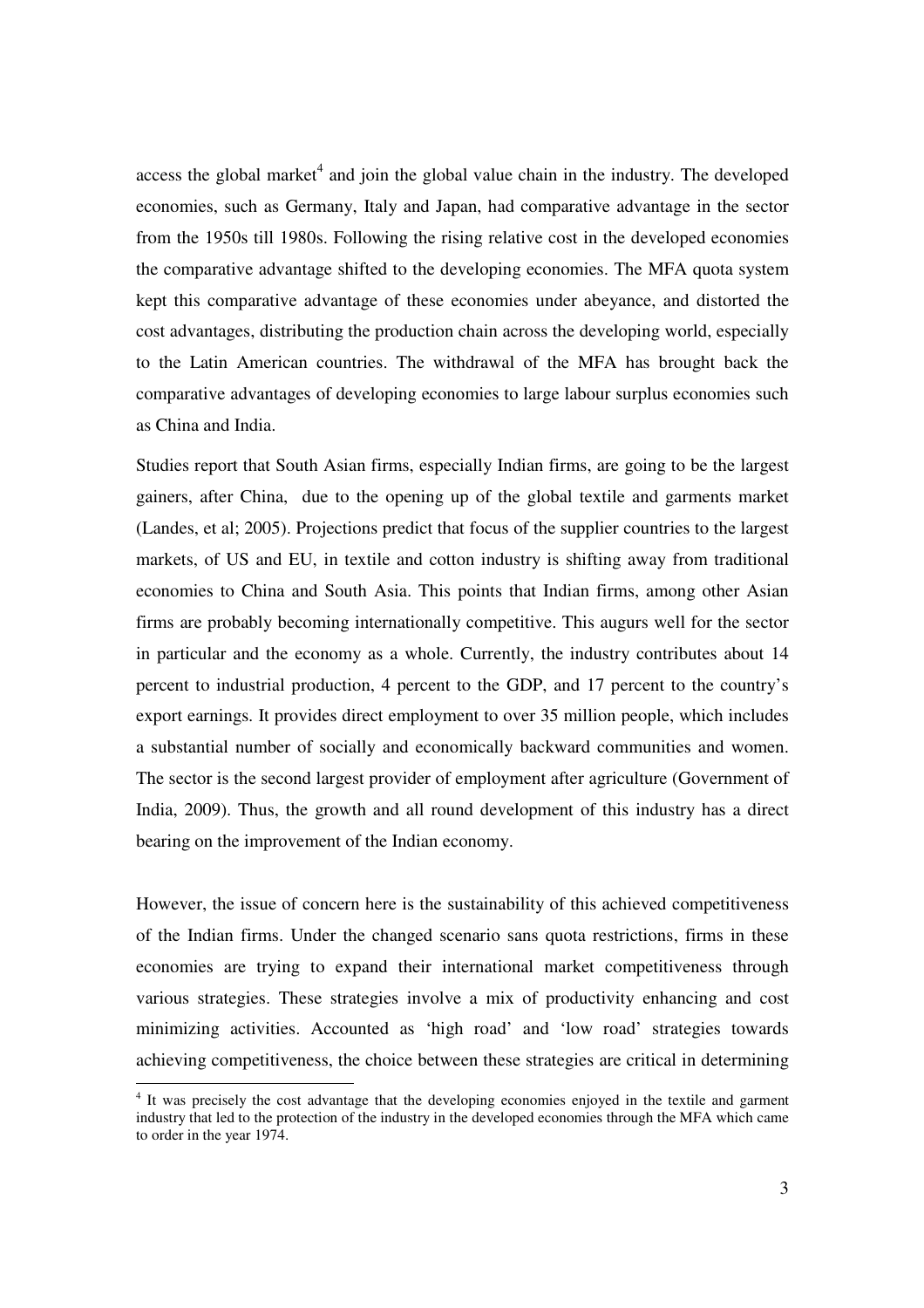the long term growth and competitive prospects of the firms<sup>5</sup>. Yet, international competitiveness of the firms in most developing economies still depend, to a large extent, on the comparative labour cost advantage, under the premise of poor technological capability of these economies<sup>6</sup>. Given that South Asian economies traditionally had depended on cheap labour cost as the main source of competitiveness, the sustainability of such strategy is doubtful. Moreover, the dependence on cost minimization strategies rather than productivity enhancing strategies would lead to price war among competing economies pulling the labour earnings in this industry in a downward spiral<sup>7</sup>which would put the welfare of the labor under question.

Given this background it is important to understand the strategies of the Indian textile and garments firms in achieving export competitiveness. This paper is an attempt to analyze the 'high road' and 'low road' channels of export behaviour. This paper analyses the story of export behaviour that is unfolding in the period during the MFA phase out and the emerging role of labour cost in the new economic environment. The rest of the paper is organized as follows. Section 2 analyses the trends and patterns in textile and clothing industry. Section 3 puts forward the analytical linkage between the labour factor and export performance, followed by the Empirical Model, Hypothesis and variables defined in the next section. The empirical results are discussed in the fifth section and conclusions are drawn in the sixth and last section.

-

<sup>&</sup>lt;sup>5</sup> Achievement of competitiveness through cost cutting strategies, especially labour cost were termed as the low road to competitiveness and this route encouraged low margins, large volumes and automation without any basic changes in organization of work or in management practices. This is not sustainable as it pushes competing firms on a 'race to the bottom'. The strategy of the 'high road,' is to be innovative and moving up the value chain , improve quality, differentiate products and be flexible to the volatility of the market( (See Tewari, 2005; Piore 2002)

<sup>&</sup>lt;sup>6</sup> Specifically a number of studies report the low level of technology of Indian textile firms. For instance see Bedi (2008 p 47) ,US International Trade Commission ( 2001 P2-1)

<sup>&</sup>lt;sup>7</sup> Chan (2003) and Foo and Bas( 2003) argue that the conditions of work in the post MFA period is going to be poor for workers in the textile industry across the world. In the post MFA period large number of workers would lose employment in the Latin American countries, while the conditions of work of the workers in China and India may worsen due to declining wages for increasing competitiveness in the international market.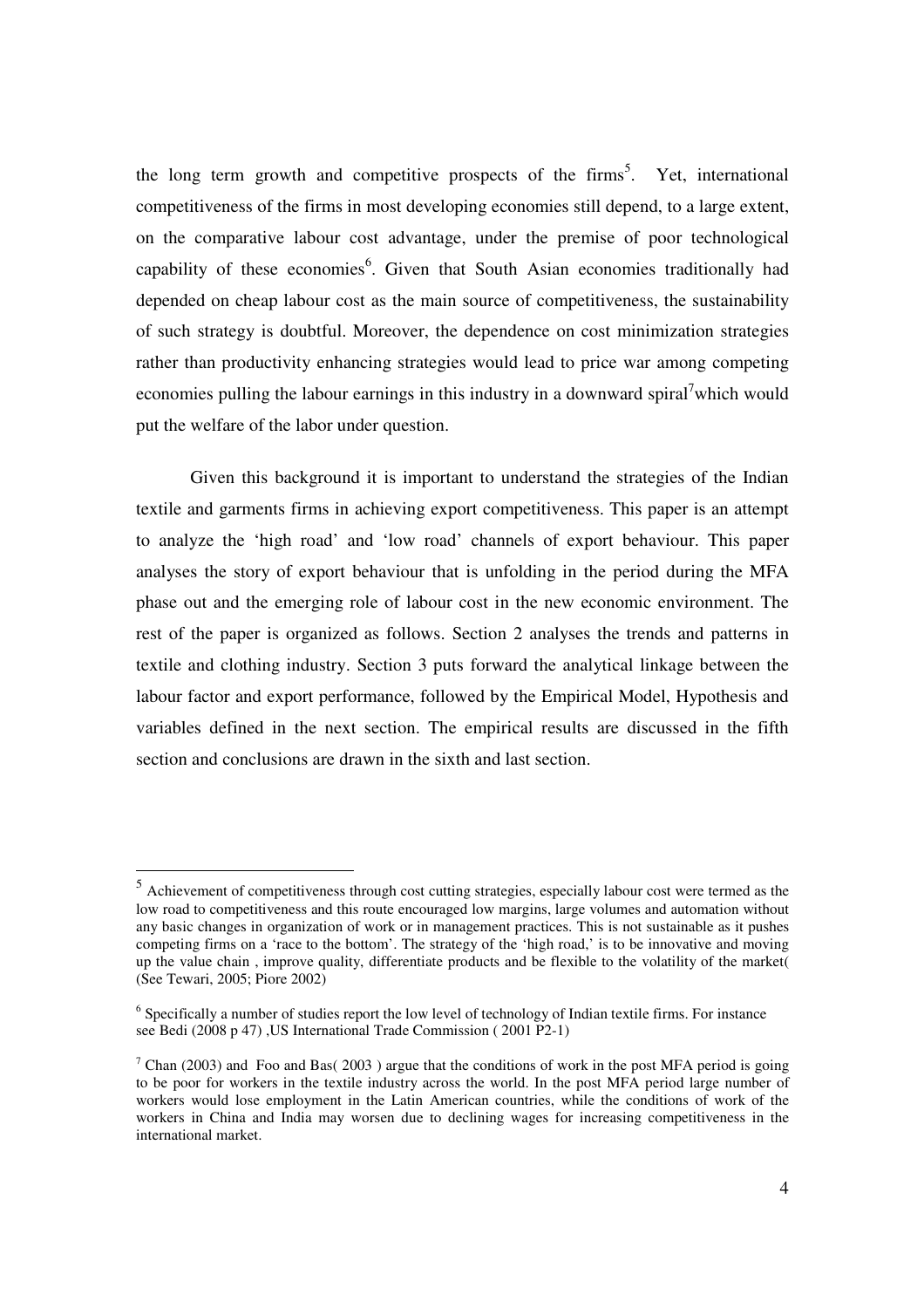# **2. Textile and Clothing Exports: Trends and Patterns**

The traditional textile and clothing industry that thrived in India had reduced to shambles under the inimical policies of the British Empire and poor levels of technology. At the time of independence the industry was a disparate set of large sized sick firms mostly focusing on intermediate products, and a large array of unorganized small and tiny firms. Most of the sick cotton mills were nationalized later by 1970s; the early planners sought to protect the industry from competition through import substitution strategies. At the same time the industry was segregated and market was protected based on firm size. The protectionist policies both cross border and cross size class created inefficiencies.

The New Textile Policy in 1985 initiated reforms aimed at removing these inefficiencies in the sector. The textile policy sought to increase the efficiency of the sector through removal of some of the capacity restrictions, liberalized import of textile machinery, enabling export subsidies and technology modernization funds. However, most of this liberalization was limited to natural fibers and their products while man-made textiles were discriminated through excise and custom duties. Some of the products such as garments continued to be reserved for the small scale sector. Following the trade policy reform in the 1990s the import of cotton was liberalized and the tariff structure was brought down. The quantitative restriction on import of textile products was also removed. To modernize the textile industry the Technology Upgradation Fund (TUF) was set up in 1999, which provided subsidized low-interest loans for technology upgradation within firms. The reservation of product lines for small scale industries were gradually taken away from the 1990s. Foreign Direct Investment was limited to special economic zones and to the product lines where large scale firms were allowed to operate. The discriminatory duties against man-made fibers were brought down by 2000-01. The National Textile Policy (NTP), announced in 2000, the "de-reservation" of garment production for the small-scale sector. The NTP of 2000 also allowed the removal of restrictions in loom capacity, the use of automatic looms, and eliminated the regulation that allowed only small-scale firms to produce garments and hosiery and removed all constraints on foreign direct investment.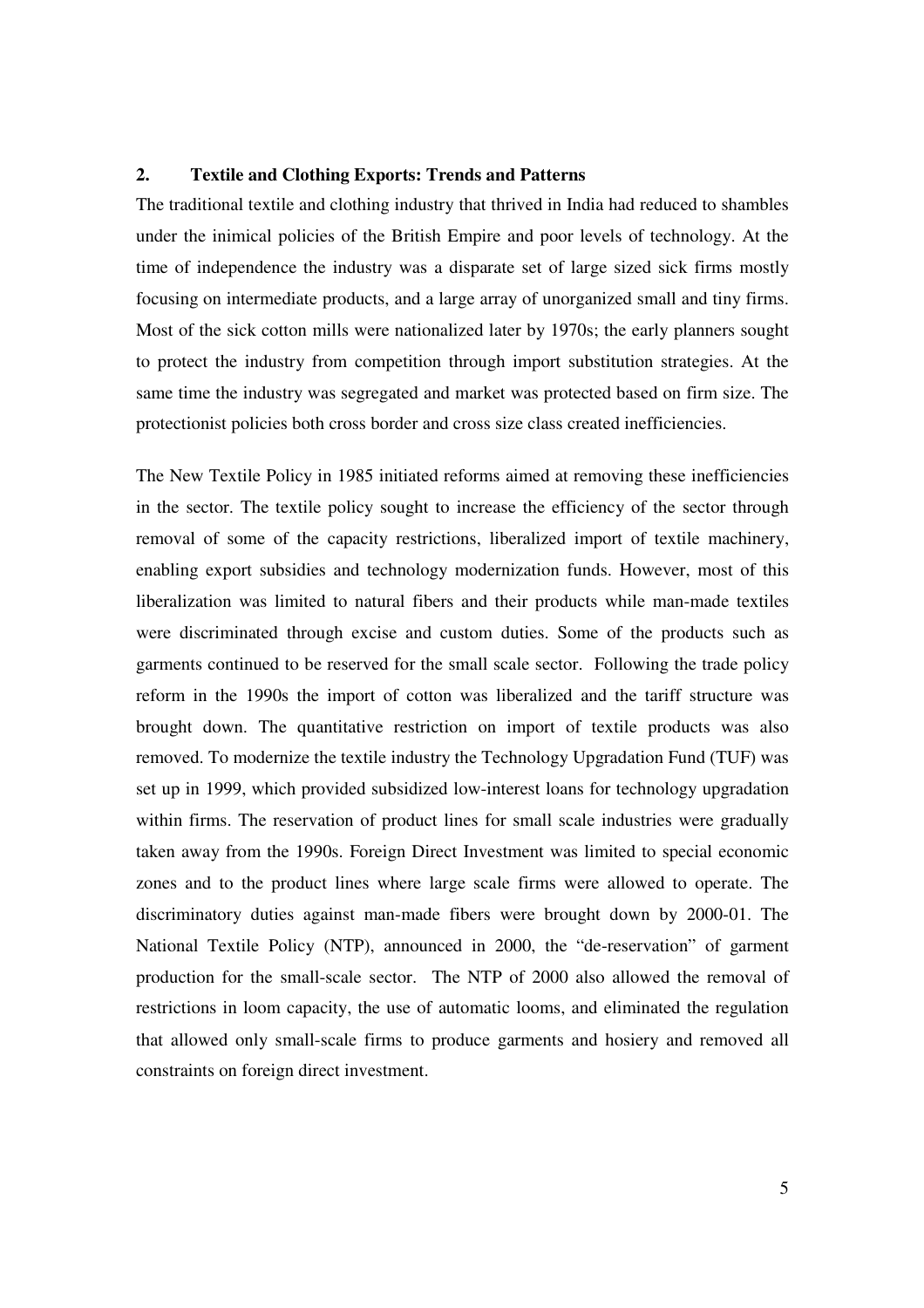

*Source: UNCOMTRADE database in WITS* 

These measures of liberalization and rationalization of the sector enabled it to enhance its export performance. While the total exports had increased from US dollars 497 million to US dollars 1950 million during the period 1970-85, growing at the annual rate of 9.7 percent, after the coming of the textile policy in 1985 the export grew at 16.2 percent during 1985-95 to reach US dollars 8482 million in 1995 ( See Figure 1). Thereafter, since the advent of the ATC in 1995 the growth rate of exports slowed down to 7.3 percent per annum between 1995 and 2007 and had reached 19559 million US dollars in 2007. The growth rate of clothing products had been higher than textile yarns through out the period.

Though the volume of exports in textile yarn had been much higher than that of finished clothing traditionally, the increasing export growth in the clothing sector in the period 1970 to 1985 altered the composition of exports substantially. The share of textile yarns in total exports was 95 percent in 1970, which dwindled to 50 percent by 1990 (See Figure 2). Its place was taken over by finished clothing, which increased from 5 percent to 50 percent.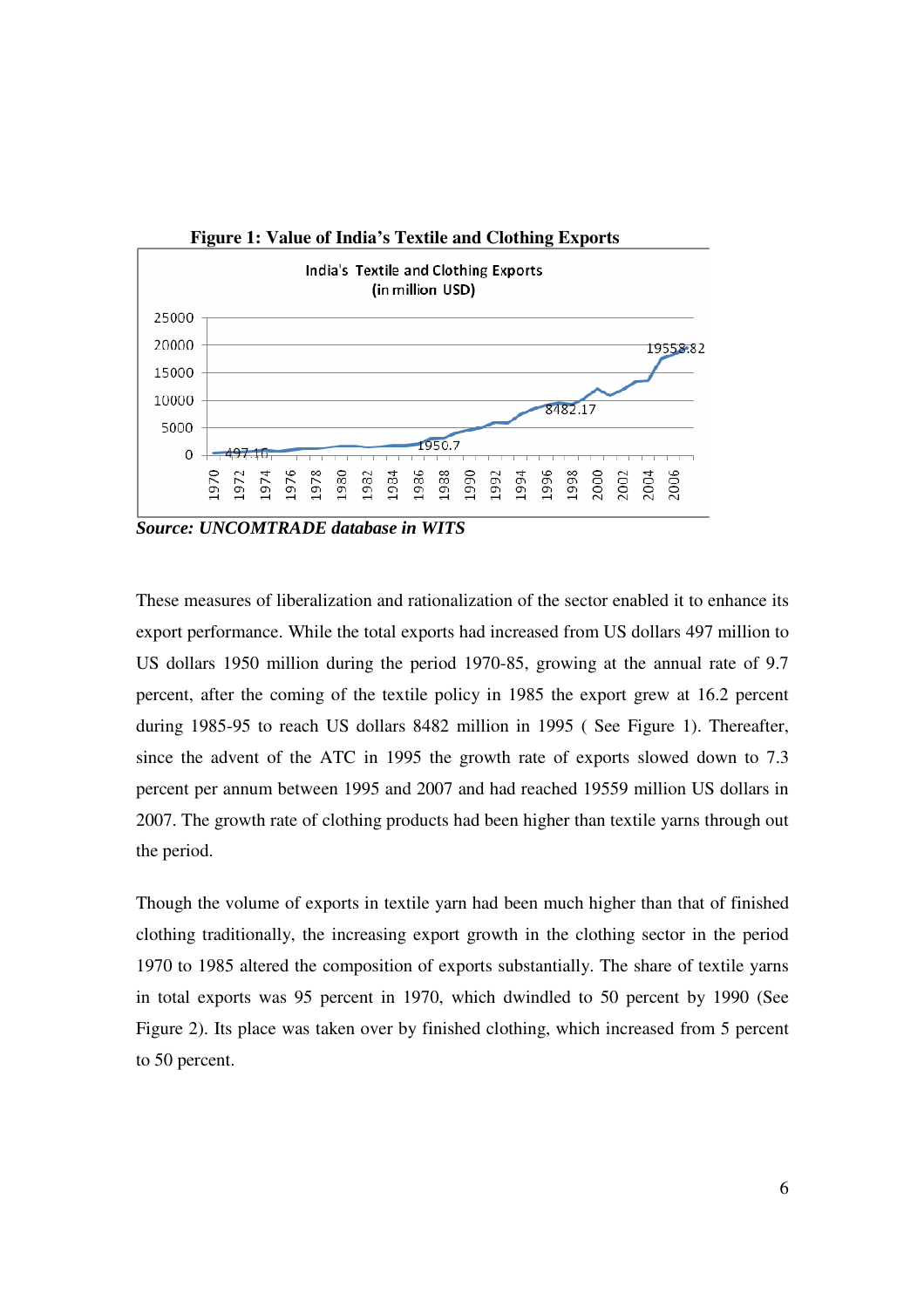

*Source: UNCOMTRADE database in WITS* 

Not only that the trade composition had undergone changes, the directions of trade also changed to some extent. Though US was the prominent market for Indian textile and cotton goods even before the signing of the ITA, the share of US market was much smaller in 1995 due to the quota restrictions of the MFA. For the textile yarns the US market consisted of 13.8 percent of the Indian exports ( Table 1). But since the signing of the ITA and the subsequent reduction in the quota restriction the US market has expanded to 22 percent. The presence of European Union (EU) countries in the top 10 importers of Indian textile yarns and fabrics also have increased during the period 1995 to 2005, from 21 percent to 22 percent. Yet, concentration of exports to the top ten economies had declined from 62 percent to 58 percent, essentially underlining the fact that export of this product is changing its direction towards the US and EU markets, and away from other markets.

In the case of clothing industry, the focus on US and EU market had already been in place prior to 1995. By 1995 the US market for clothing had absorbed more than 30 percent of Indian exports, while the EU market took more than 40 percent, and these trends continued till 2005.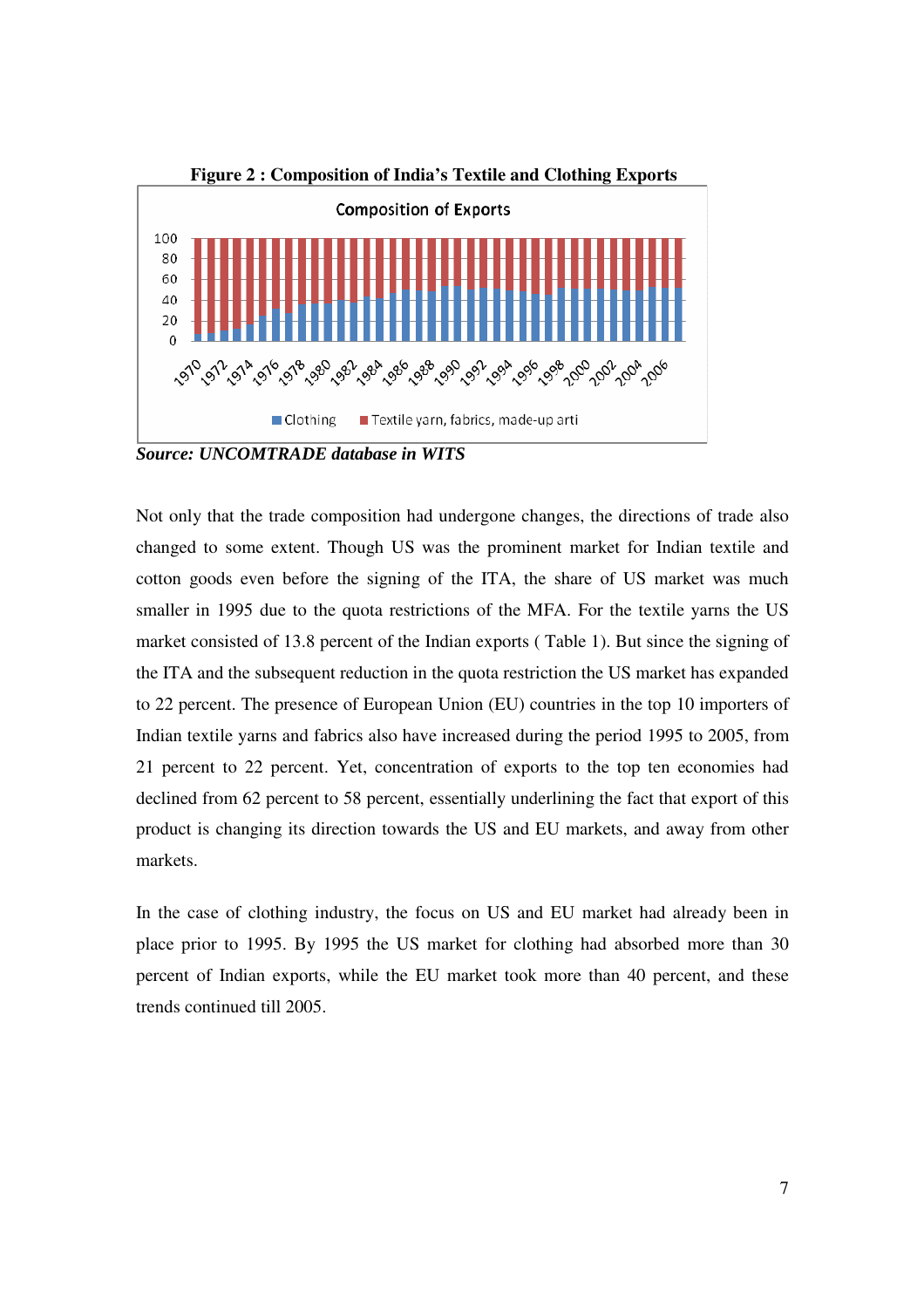| Textile yarn, fabrics, made-up articles |      |            | Clothing |             |      |             |      |
|-----------------------------------------|------|------------|----------|-------------|------|-------------|------|
|                                         | Year |            | Year     | Country     | 2005 | Country     | Year |
| Country                                 | 2005 | Country    | 1995     |             | Year |             | 1995 |
| <b>USA</b>                              | 21.9 | <b>USA</b> | 13.8     | <b>USA</b>  | 32.0 | <b>USA</b>  | 30.0 |
| <b>UAE</b>                              | 6.6  | UK.        | 9.3      | <b>UK</b>   | 10.6 | Germany     | 13.9 |
| Germany                                 | 5.4  | Germany    | 8.7      | Germany     | 8.3  | <b>UK</b>   | 9.8  |
| UK.                                     | 5.0  | Bangladesh | 6.6      | France      | 7.5  | France      | 7.2  |
| Italy                                   | 5.0  | <b>UAE</b> | 6.1      | Italy       | 5.1  | Italy       | 4.7  |
| Bangladesh                              | 3.7  | Italy      | 4.8      | <b>UAE</b>  | 4.9  | Netherlands | 4.2  |
| S.Korea                                 | 2.8  | Belgium    | 3.7      | Spain       | 4.8  | Canada      | 3.1  |
| Turkey                                  | 2.8  | Japan      | 3.4      | Netherlands | 3.4  | Japan       | 2.9  |
| Spain                                   | 2.6  | Hong Kong  | 3.1      | Canada      | 3.1  | <b>UAE</b>  | 2.9  |
|                                         |      |            |          | Saudi       |      |             |      |
| Sri Lanka                               | 2.2  | S.Korea    | 2.5      | Arabia      | 2.1  | <b>CIS</b>  | 2.5  |
| Total                                   | 57.9 |            | 62.1     |             | 81.8 |             | 81.2 |

Table1 Top 10 Export Destinations and the percent share

*Source: UNCOMTRADE database in WITS* 

#### **3. Textile & Clothing Exports and the Labour Factor**

As shown above the Textile and clothing exports from India had performed well since the domestic policy shift in 1985. However, it can be argued that the export performance of Indian firms is attributable to exploiting the low cost and flexible nature of labour in the industry, especially after enforcement of the ATC. These two aspects, namely low labour cost and labour flexibility are important factors through which Indian firms are acquiring competitive advantage in the US and EU markets. Since the lifting of the quota system, firms from similar low cost economies such as China, Bangladesh and Srilanka are competing in the US and EU markets along with Indian firms. This would essentially imply that competitiveness of Indian firms would depend on achieving lower labour cost than these economies. Similarly, the flexibility of work in the sector, many argue, would be an advantage to India, owing to the changing organization of production in T&C sector such as just-in-time production, flexible production and small batch production, which are becoming important in the newly opening up markets of US and EU. In India labour cost cutting and labour market flexibility came about through various strategies. The most commonly identified strategies in this regard are discussed below.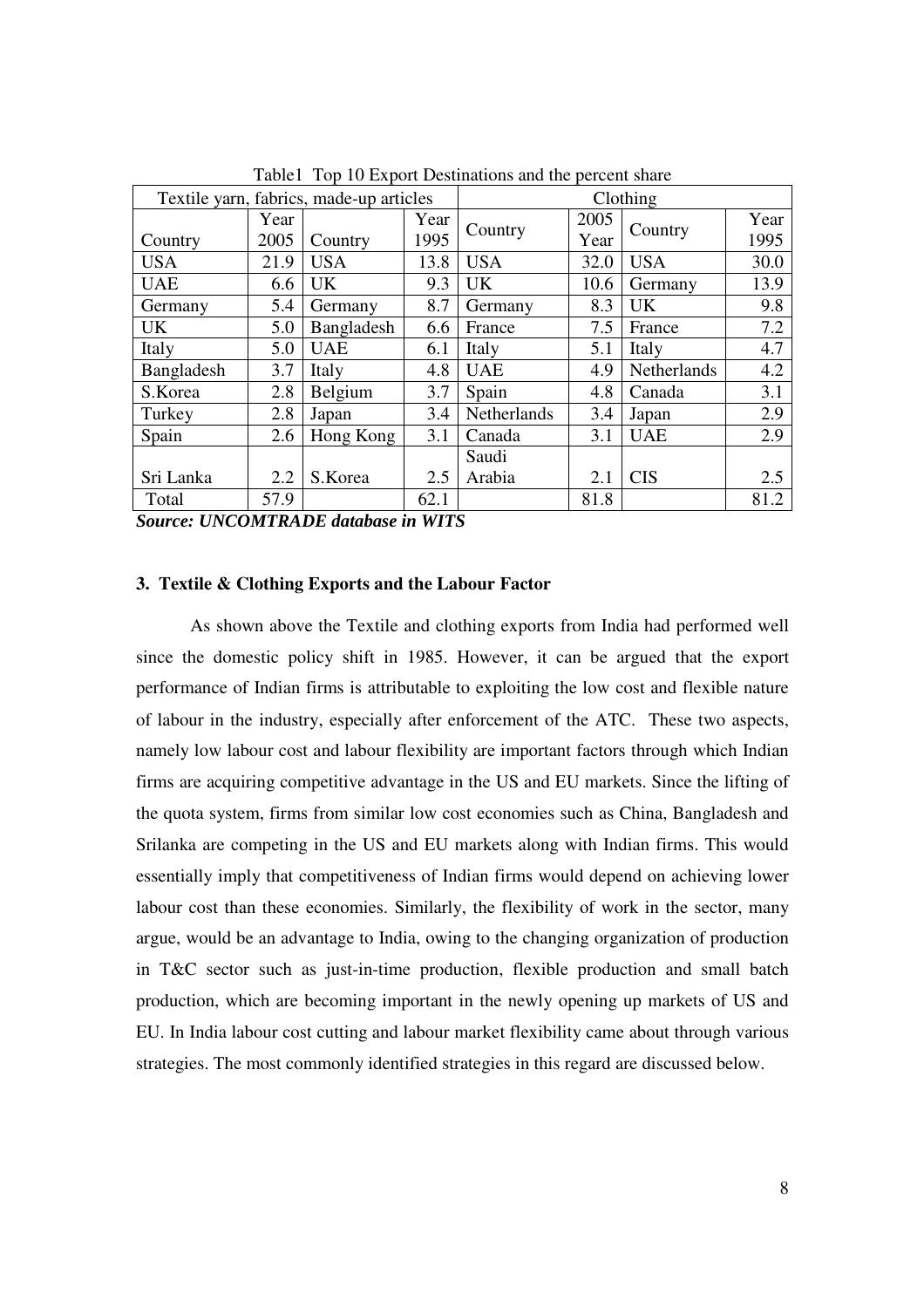*Special Economic Zones and Export Processing Zones as Flexible Labour Zones:* In these zones, apart from the common infrastructural and institutional facilities for export promotion they also provide 'congenial labour climate' to the producers. Labour laws in these zones are most often made flexible through the legislative powers of the states, circumventing the central government laws<sup>8</sup>. Also labour inspections are not compulsory, but based on voluntary disclosure. Such flexibilities allow firms in these zones to use modes of labour cost cutting strategies such as keeping wage rates low, informal contracts of employment etc.

*Sub contracted work:* A large segment of the work in the garment industry is done through subcontracting. Many a time this would not only entail working in subcontracted small units but also a large share of the work would be home based work by women. Sub contracted work, conducted usually in small informal units are exempted from the labour laws and hence allow ample flexibility in 'hire and fire' and wages. In the early nineties apparel firms subcontracted 74 percent of their output in India, while it was 11 percent for Hongkong, 18 percent for china, 20 percent for Thailand, 28 percent for south Korea and 36 percent for Taiwan( Kathuria et al, 2003) .

*Contractualisation*: Employing contract labour within the factory units has been another form of labour cost cutting strategy. Data shows that 'contractualisation' of work had been rampant in this sector. Even when total employment had been declining in the industry<sup>9</sup> the share of contractual and casual employment had been increasing over the years. The share of contract workers among employees in the organized manufacturing sector increased from 5.3 percent in 1995-96 to 12 percent in 2003-04 in the textile sector and it increased from 2.04 percent to 8 percent in the apparel segment (Annual Survey of Industries, various issues). Contractual employment, in contrast to permanent

 $\overline{a}$ 

.

<sup>&</sup>lt;sup>8</sup> Labour is a subject matter of the concurrent list in the constitution. States have the legislative powers to alter laws that are passed by the Centre. For instance Gujarat and Uttar Pradesh have already passed laws that allow flexible labour arrangements in SEZs.

<sup>&</sup>lt;sup>9</sup> Papola (1994), cotton textiles and food products, which account for one-third of the total employment in the organized sector experienced a decline of more than 3.5 per cent per annum during 1980s, which was mainly due to the closure of a large number of mills because of sickness caused due to several factors and rationalization to overcome obsolescence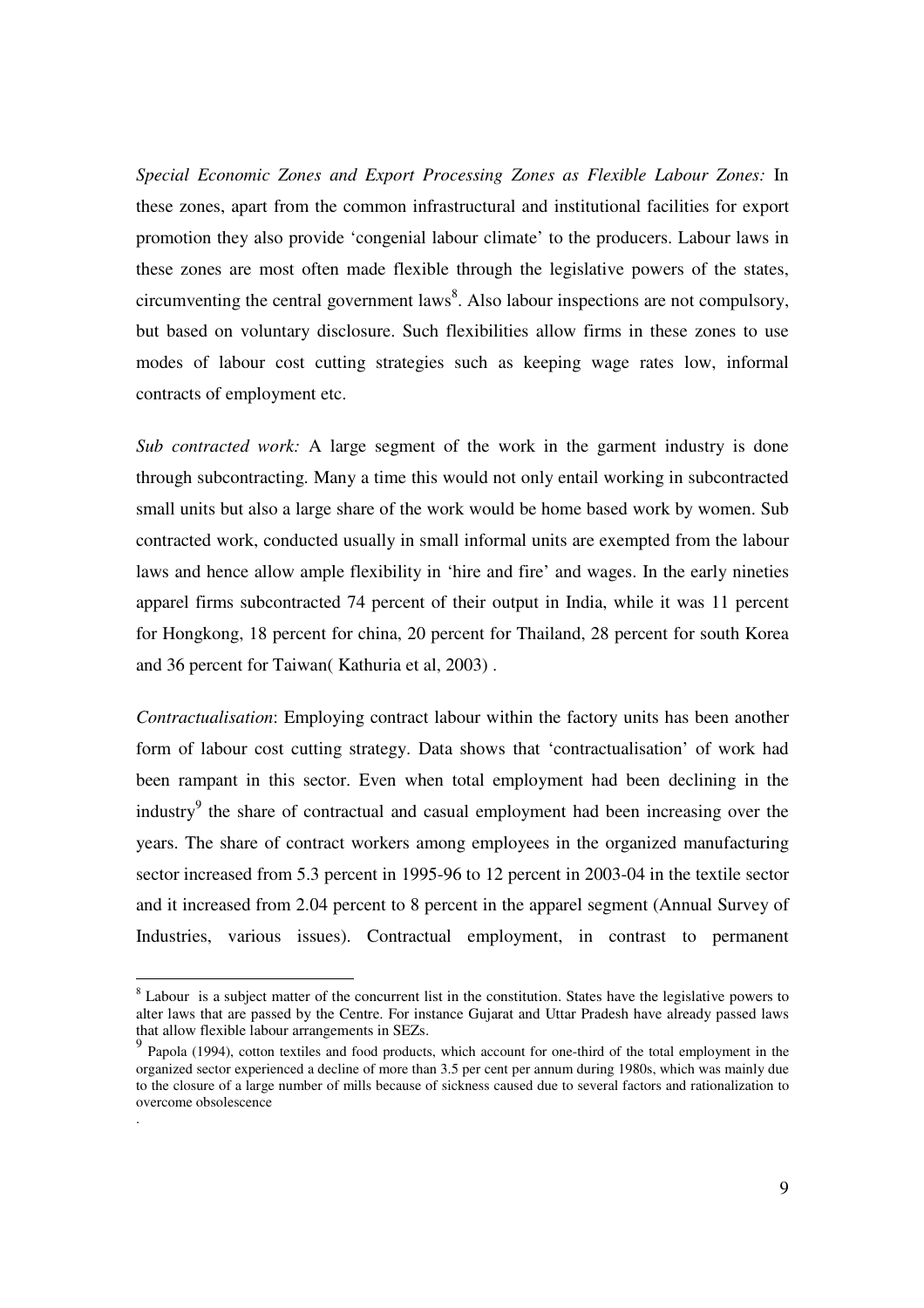employment, is based on either daily wages or piece rate wages. Most often the wage rates of such workers are substantially lower than that of the permanent workers. Moreover, such employment does not attract any of the perks and benefits attached with the permanent workers.

*Feminization of labour***:** The gender based wage differentials are another source that is being tapped by the firms to enhance their export potential. The export segment of this industry is getting increasingly feminized. In the organized textile industry the share of women workers among permanent floor workers increased from 4.7 percent in 1995-96 to 12.19 percent in 2003-04. In case of the garment industry the share of women increased from 11.47 percent to a whopping 60.60 percent (Government of India, 2008).

*The flexible 'spirit' of labour market*: The 'spirit' of the labour laws are degenerating through many ways. Firstly, the Centrally legislated labour laws are being amended at the provincial level to attain region specific advantages for attracting investment. Secondly, the multiplicity of these laws has made it unwieldy to interpret. Moreover, the multiplicity of these laws has created loop holes in the legal frame which is often exploited by erring firms. Thirdly, there is evidence to show that the spirit of implementation of these labour laws has been quite  $lax^{10}$ . In many states the number of factory inspections conducted during the last few years has declined drastically<sup>11</sup>. These aspects have made the labour laws, though powerful in 'letter' , more or less powerless instruments in the recent years. This flexible 'spirit' of the labour market have made it amenable to the cost cutting strategies of firms seeking comparative advantage in the international market.

-

.

 $10$  For instance, more than 63 percent of the firms that came under the purview of the Factories Act 1948, 2000, did not file returns, and these factories employed nearly 48 percent of the employees ( Pais, 2008, p94)

<sup>&</sup>lt;sup>11</sup> There is a dire lack of inspecting officials to oversee implementation of these laws. For instance in Punjab the average ratio was one inspector to 996 factories. Andhra Pradesh, Rajasthan and Tamil Nadu had more than 200 factories per inspector, which makes inspection physically unviable (Pais, 2008, p78). This, among other reasons has led to a decline in inspections. In Maharashtra the inspection of Factories Act rate fell from 81.3 percent in 1999 to 59.7 percent in 2004( Sunder, 2008), in Andhra Pradesh from 77 percent in 1982 to 14 percent in 2003; the inspection of ESI Act rate fell from 87.7 percent in 1999 to 29.86 percent in 2004 (Reddy, 2008)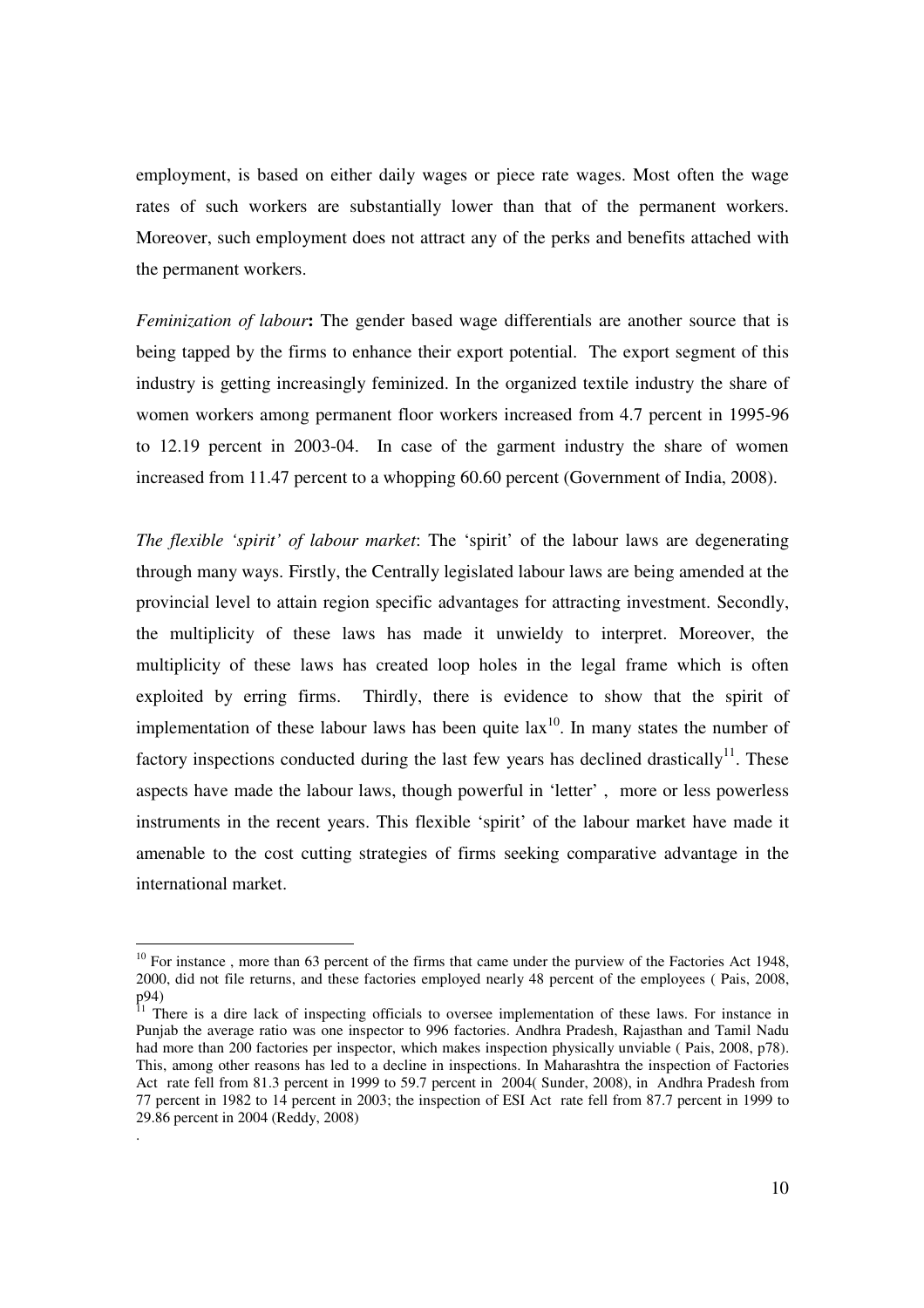*The fading strength of Trade Unions***:** Trade Unions are losing their prominence in the industry. The number of registered trade unions submitting returns has been steadily declining from 11365 in 1985 to 7309 in 1996 and the claimed membership has declined from 8.19 million to 5.61 million in the period (Gupta, 2003). The increasing flexibility within the labour market is making the trade unions also weaker in their bargaining power (Sharma, 2006). The number of disputes per 10,000 workers has fallen from 1.1 in 1989 to 0.5 in 2002 and there has been a downward trend in the number of man-days lost due to strikes. A weak trade union movement to equate the growing power of capital has also made the labour cost cutting strategies achievable in the recent years than in the previous periods.

All the above mentioned factors ultimately get expressed in the rationalization of labour use in the sector. This can be noticed in two aspects, a) cost of labour b) share of labour in production process.

 The average cost of labour, measured as average wage payments per unit value of output, is estimated separately for firms that were exporters and firms that catered entirely to the domestic market from the available sample. The graphical representation of this is given in Figure 3 below. The cost of labour per unit value of output is consistently higher for the domestic firms in comparison to the exporting firms, since 1990. However, the difference in the labour cost between the two groups had started widening to a large extent after 1995. Till 1995 the cost had been declining for all firms. But after 1995, the cost for exporting firms started declining marginally from the levels in 1995, while it shot up rapidly for firms in the domestic sector. It is interesting that such a cost differentiation occurred after 1995. This is also the year when the first phase of ATC was first implemented and the first phase of MFA withdrawal also occurred. The firms that experienced the highest labour cost were those that came under the ownership of National Textile Corporation of India (NTC). The primary purpose of establishment of the NTC was to close down or rehabilitate sick industrial units. These firms generate low level of output at high input costs.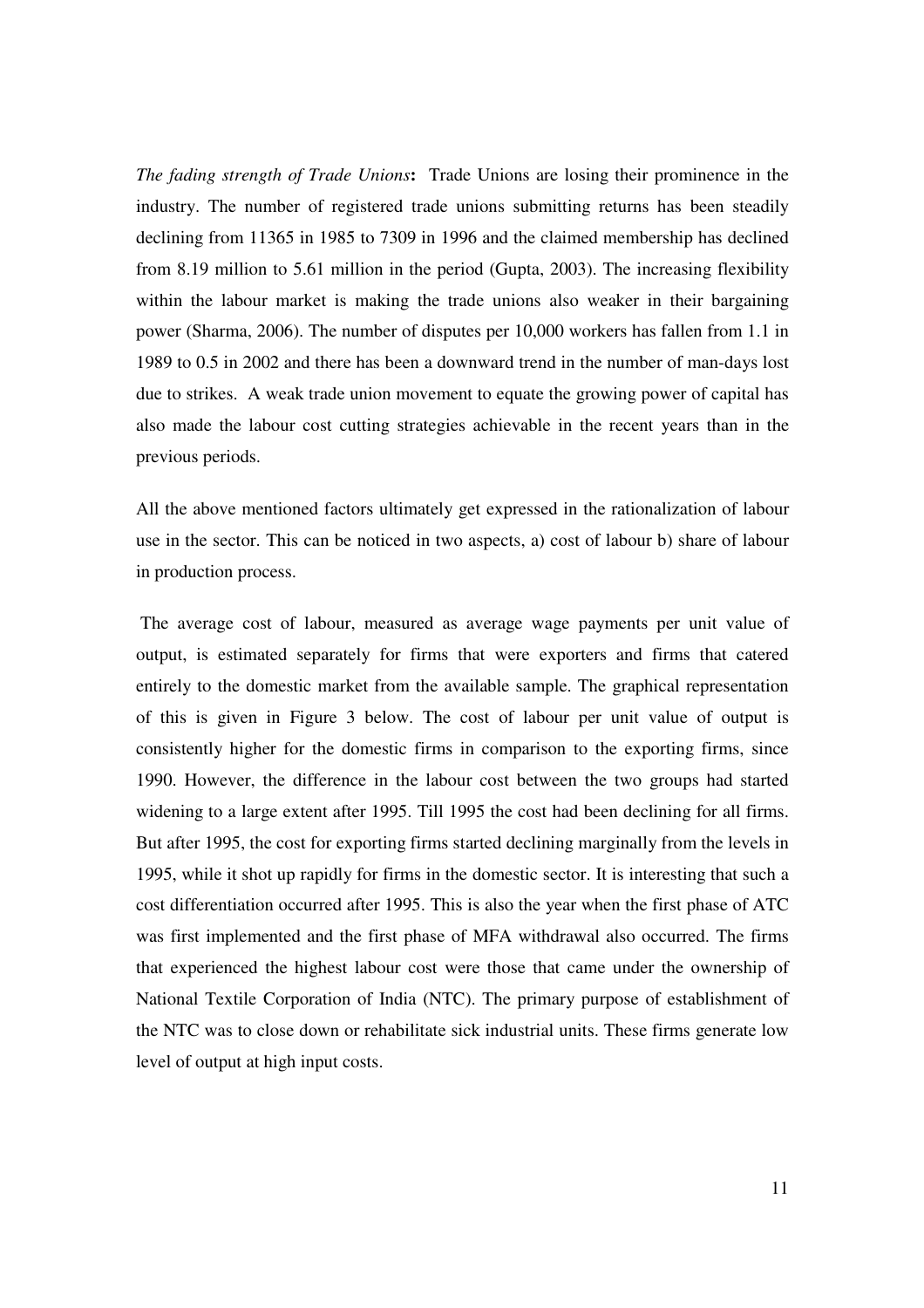

Now we turn to the share of labour in value addition. As a proxy to the share of labor contribution to the total value addition, share of wages in the Gross Value Added (GVA) is used. To contrast the share of labour in GVA between exporters and non-exporters we estimate the average share for exporters and non-exporters separately. The share of wages in the gross value added had been increasing for all firms since 1995(See Figure 4). Though the increase had been more for the domestic firms than the exporters, the exporters also experienced a rise in the wage share. The share of wages in GVA for all firms in sample had declined from 44 percent to 33 percent during the period 1988 to 1994. Then it rose from that level to nearly 55 percent in 2001, thereafter showing some decline to reach 45 percent in 2005. For the exporters the share of wages increased from 30 percent in 1996 to 49 percent in 2004. Thereafter there is some decline in the last year, 2005. For the domestic firms the increase was from 33 percent in 1994 to 70 percent in 2001. Thereafter it declined to around 50 percent in 2004.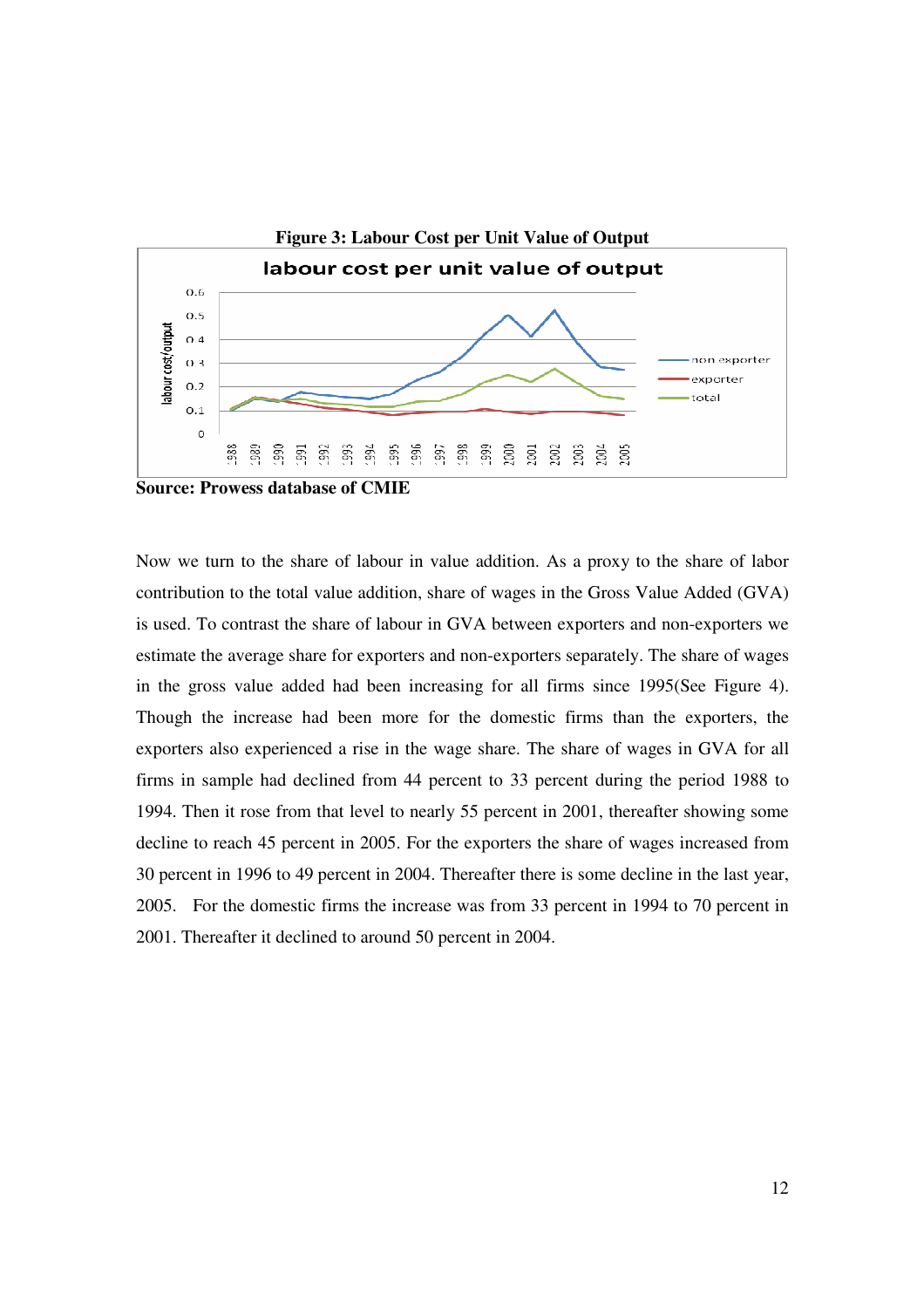

For the domestic firms the rise in share of wages had occurred along with a rise in cost of labour per unit of output. Therefore it is possible that a large portion of the rise in wage share is owing to the rise in wage cost per unit value of output. In other words, the rise in share of wages in GVA in the sector does not imply that there is increasing employment in the domestic sector. However, for the exporting firms, the cost of labour per output has remained more or less stagnant, with even some marginal decline. But the share of wages in GVA has increased dramatically. This implies that low cost employment is increasing in exporting firms. And, it is this increase in low cost employment in the sector that is leading to the increase in the share of wages of exporting firms. Moreover, the trends in the unit cost of labour and share of wages in GVA had experienced a structural break in the period after 1995, when ATC was implemented. These trends seem to suggest that since the inception of ATC in India, the competitiveness in textile and garments industry seem to be achieved mainly through the extensive use of low cost labour. We now turn towards a formal testing of the argument made above.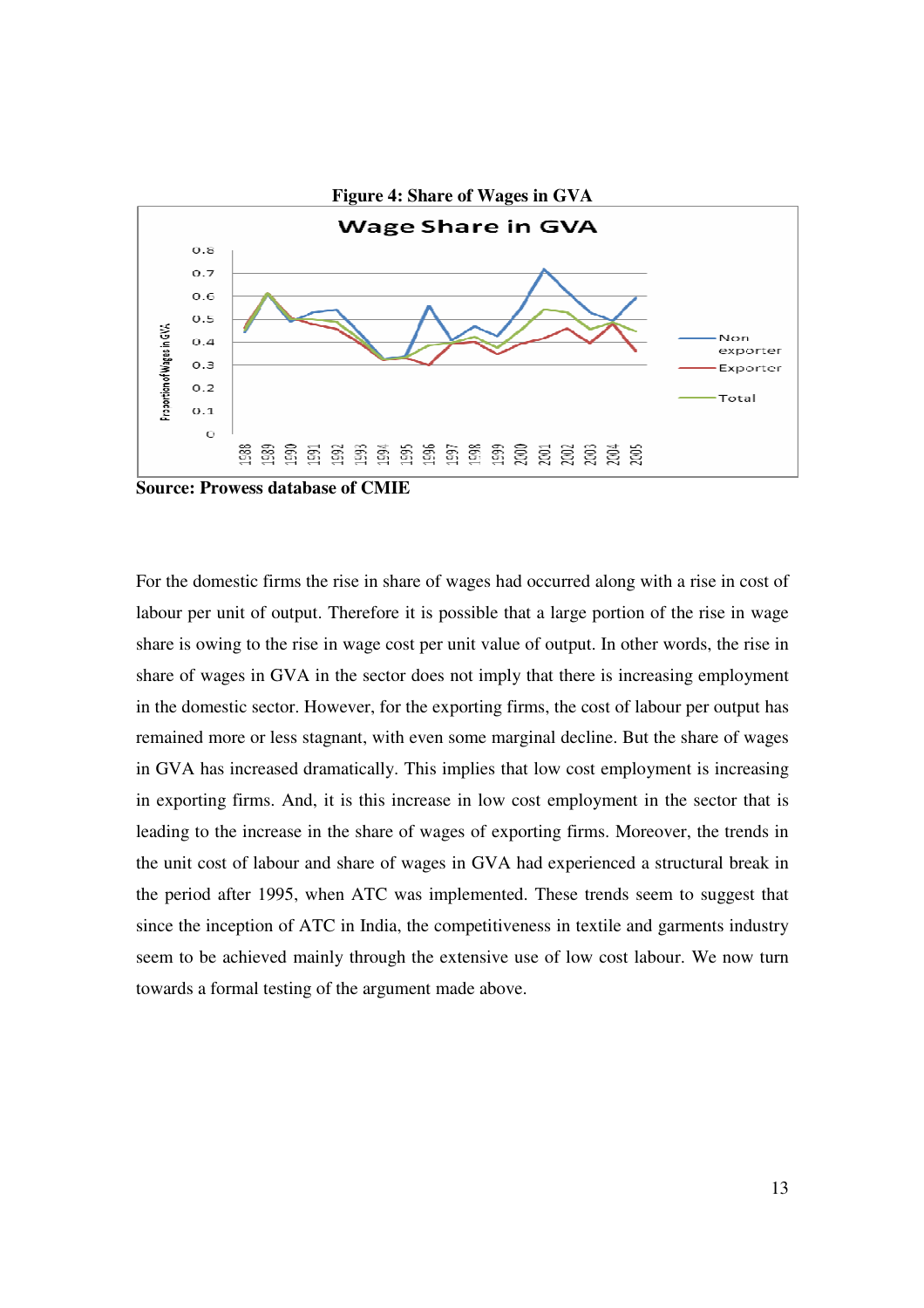#### **4. Empirical model, hypothesis and variable definitions**

To situate the role of labour factor in export performance we calibrate an export behavior model of firms in the Indian T&C industry.

#### **a. Tobit estimation methods**

The export behaviour of a firm can be conceptualized into two decisions it has to make. Firstly, whether it has to engage in exports or not, and secondly if it decides to export then what share of the total sales would it export. In notational terms, within the sample of firms a number of firms report exports as nil, hence export intensity  $= 0$ , and the rest of the firms have export intensity  $> 0$ . Under this set up application of the OLS method, either to the whole sample or to the sub sample of the firms with positive export intensity may produce inconsistent (biased) estimates $12$ . The Tobit model is the appropriate model to employ in such cases with dependent variables which are combinations of mass points at the low end of zero, the lower limit and continuous values above the lower limit. For the Indian textile and clothing industry firms the specified Tobit model takes the form: .

$$
EXPINit = Xit \beta + uit \t\t if \t Xit \beta + uit > 0= 0 \t\t if \t Xit \beta + uit = 0
$$
\t(1)

Where  $X_{it}$  is the vector of k factors that explain the export intensity (EXPIN) of the i<sup>th</sup> firm in the t<sup>th</sup> time period. The Tobit coefficients are represented as  $\beta$ , and  $u_{it}$  is the error term assumed to be normal with zero mean and constant variance.

Tobit coefficients combine the two types of effects, namely the decision to export and the intensity of export. Hence, the marginal effects of the Tobit coefficients are not directly interpretable, unlike the usual regression coefficients. The McDonald and Moffitt decomposition (McDonald and Moffitt 1980, p.318) of the Tobit coefficients allows to capture the two types of effects: the marginal effect of  $X_{it}$  on the probability to export; and the marginal effect of  $X_{it}$  on export intensity, once the firm decides to export. The

-

 $12$  See Wooldridge, 2002, pp 524-525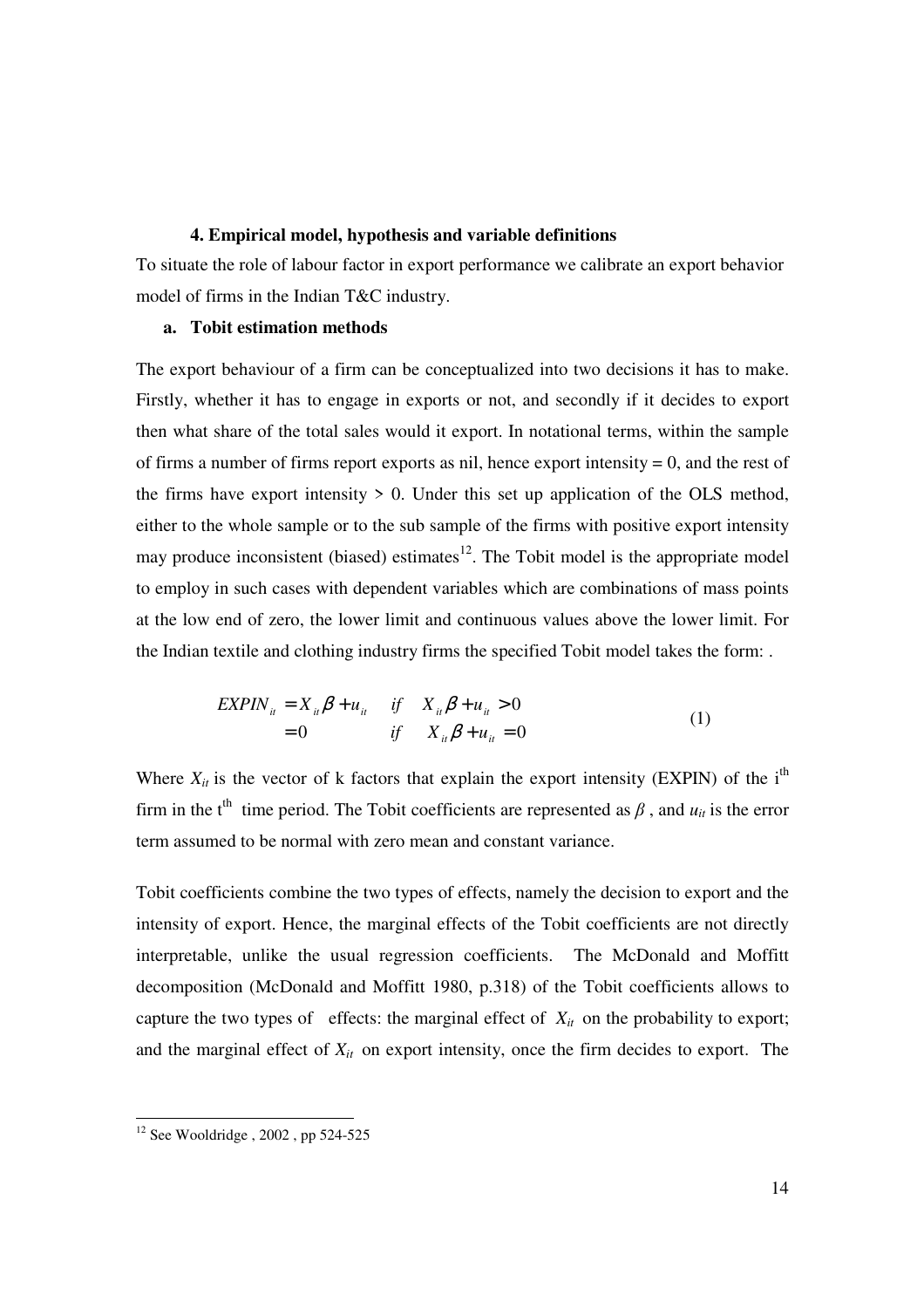McDonald and Moffitt decomposition for the case of a one-limit Tobit is as follows. Consider the expectation of export intensity, EXPIN:

$$
E(EXPIN) = P(EXPIN > 0)E(EXPIN | EXPIN > 0)
$$
\n<sup>(2)</sup>

The effect of a change in the  $k^{\text{th}}$  continuous variable of *X* on E(EXPIN) can be expressed as

$$
\frac{\partial E(EXPIN) / \partial X_k}{\partial E(EXPIN)} = P(EXPIN > 0) \frac{\partial E(EXPIN \mid EXPIN > 0)}{\partial P(EXPIN \mid EXPIN > 0)} \frac{\partial X_k}{\partial X_k} \tag{3}
$$

Thus the total change in the unconditional expected value of EXPIN is decomposed into a) The change in the expected value of EXPIN of those above zero, weighted by the probability of being above zero; b) the change in the probability of being above zero, weighted by the conditional expected value of EXPIN.

In this study we have estimated the Tobit coefficients, based on the pooled data and the Random effects model. The Mcdonald Moffit decomposition is done based on the pooled Tobit estimates.

# **b. Hypotheses, Variable Definitions and Data Sources**

*Expin*, is the dependent variable and it measures the Export intensity. It is calculated as the total Forex earnings from sale of goods divided by total sales

*The Low Road to International competitiveness through Cost Cutting strategies:* The low road to competitiveness comes through a combination of strategies wherein the provisions explained above are used to employ low cost and flexible labour in increasing shares, and also to source out labour intensive parts of production to small informal production units that falls outside the ambit of labour regulations.

*Labour cost* and *labour share:* Firms in developing economies acquire their competitiveness, to a large extent depending on the use of low cost labour. Though, in India it is argued that the labour cost and employment in the organized manufacturing sector is by and large fixed due to the presence of inflexible labour laws and collective bargaining institutions, a plethora of strategies, such as feminization of work,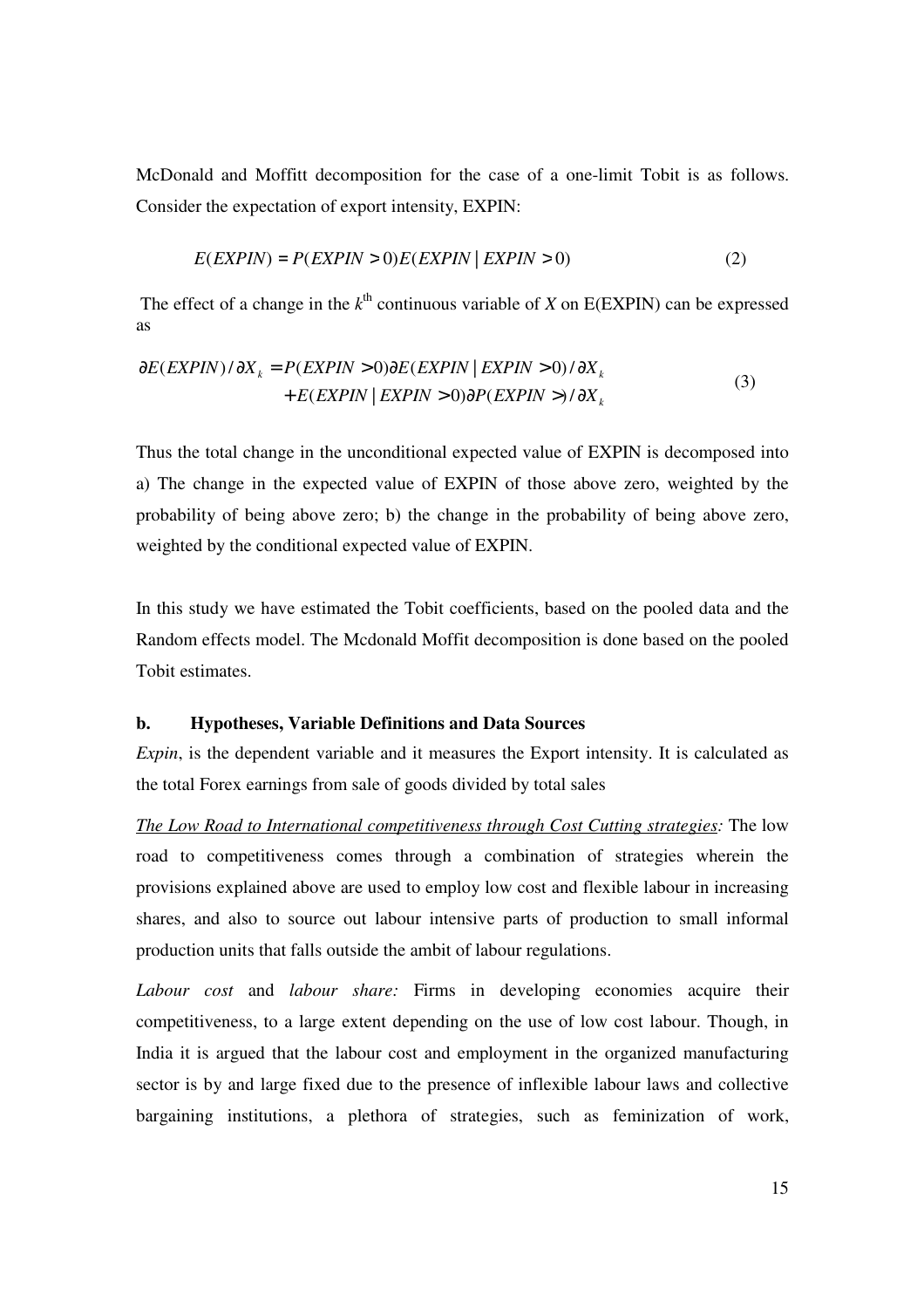contractualisaton of work, setting factories in SEZs and EPZs, the leniency creeping in implementation of labour laws and the weakening of the trade unions enable the firms to reduce the labour cost per unit of output. Firms that involve in exports, it is hypothesized, tend to depend more on labour cost cutting measures to achieve competitiveness. Hence firms that decide to export would depend on labour cost as the crucial factor in their decision making. Firms that have access to low cost labour would tend to become exporters than firms that do not have access to low cost labour. Similarly, firms that want to increase their export intensity also would depend on the change in the labour cost. The Heckscher-Ohlin model forms the basis for this argument of low factor cost based comparative advantage. Researchers have argued that labour costs are a crucial variable in empirically explaining exports from developing economies. Riveros (1988) compared labour cost levels and international labor cost differentials and concluded that even after standardizing by productivity, there are important cost differentials between industrial and developing countries which is associated with manufactured exports from developing economies. Amable and Verspagen (1995) and Van Dijk(2002) also found that unit labour cost was an important explanatory variable in supplier driven exports. *Labourcost*  is defined as labour cost per unit of sales and is measured as Salaries, wages and other labour charges divided by total sales.

The same set of factors as explained above would necessitate exporting firms to depend on larger share of labour in the production process. Hence it is hypothesized that the share of labour in the firms would have a positive bearing on exports of the firms. *Wageshare* is defined as the share of wages in value added. It is calculated as Salaries & wages divided by gross value added.

*Subcontracting intensity:* Exports are expected to be positively related with subcontracting intensity of a firm. It is often argued that firms resort to cost cutting by also subcontracting parts of the production process to other smaller firms. Ramaswamy (1999) argued that one of the reasons for Indian firms to get engaged in subcontracting was to circumvent the institutional rigidities of labour. Labour cost becomes downwardly sticky in the presence of labour market institutions. This can be overcome through subcontracting. Ramaswamy (1999) had used the value of goods sold in the same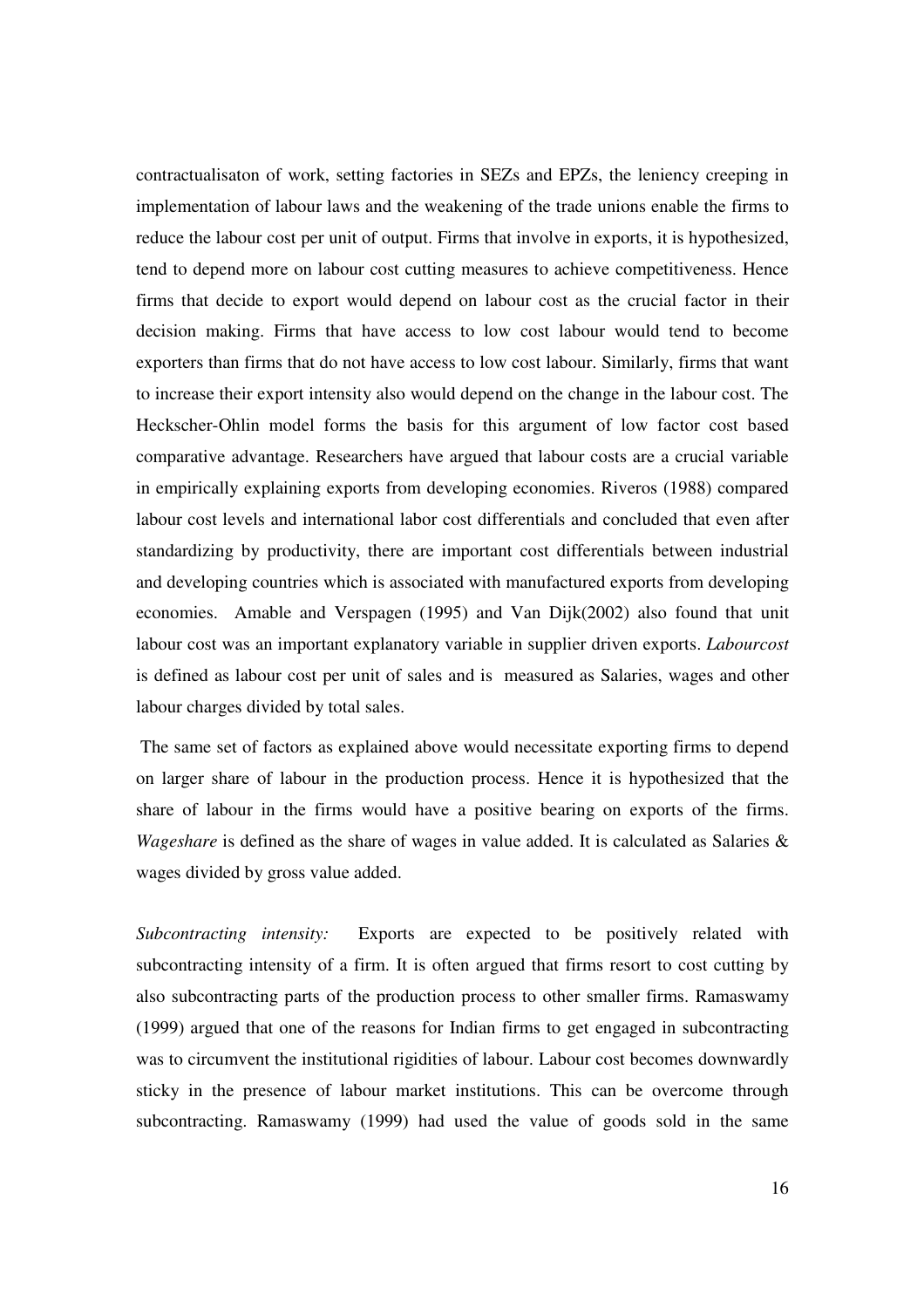condition as purchased is used as a measure of the value of product subcontracting. Following the same logic sub contracting intensity*, Subcontract*, is estimated as Purchase of finished goods by a firm divided by its Cost of production.

*Import intensity*: A firm, functioning from the developing economy within the global value chain, usually would need to import large share of its final output , which would be exported for value addition at the next stage in the chain. In such cases the import intensity would be high for exporting firms. However, in the case of Indian Textile and clothing industry, it is argued the structure of the Indian T&C industry is such that all the intermediate processes from raw material to the final output is done within the country and then exported. Studies done on Indian firms provide contradictory evidence on the effect of import intensity on export performance. Pant (1993), Export-Import Bank of India (1996), and Dholakia and Kapur (1999) find a positive influence but Siddharthan (1989) and Patibandla (1992) find a negative relationship between import intensity and firm level export performance in India. The effect of import intensity is thus ambiguous and needs empirical verification. *Impint* is the indicator for Import intensity. It is measured as Total forex spending divided by sales.

*The High Road to Competitiveness through efficiency enhancing strategies:* High road to competitiveness though achieving greater efficiency and productivity in production and marketing. This in turn is achieved by engaging with higher levels of technology and innovation, capital intensity, foreign investment, etc.

*Technology intensity:* Firms obtain their technological capability from different sources. Formal R&D conducted by the firm is only a small part of the total expenditure in developing countries, rather the learning and adapting the technology to the local conditions is the main form of innovative activity that firms take up (Romjin, 1999). However this informal part of the innovative activity is difficult to capture in data. Firms also acquire their technological capability by purchasing exclusive rights over innovations. Also, another important source of acquiring technology capability through the import of technology embodied capital. A technology index build for firms in Mauritius by Wignaraja (2002) and in Kenya by Wignaraja and Ikiara (1999) was found to be positively related with exports. Testing the relationship between technology import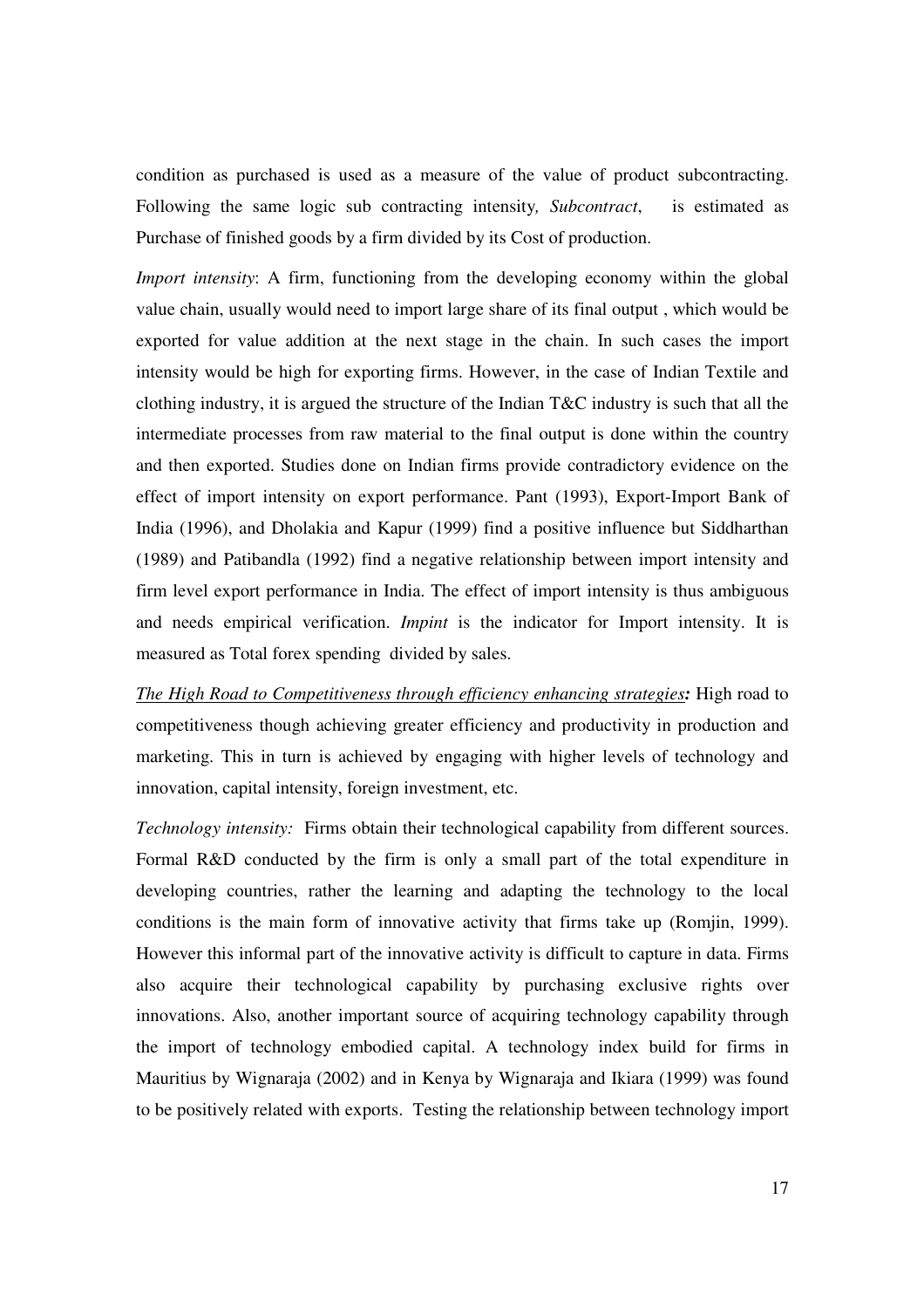and export performance of Indian firms Dholakia and Kapur (1999) found a positive relationship. Montobbio and Rampa (2005) assessing the impact of technology and structural change on export performance in nine developing countries, namely, Argentina, Brazil, China, Columbia, India, Malaysia, Mexico, Singapore and Thailand reported a positive and significant relation. R&D intensity was found to be positively related with export intensity in studies in Brazil by Willmore (1992) and Germany (Wagner 2001).

Within the framework of the paper this variable is of paramount importance. As proposed in the introduction, high road to export competitiveness in the textile industry is linked with high levels of innovation which gets reflected in technological intensity of a firm. Firms that are moving on the high road competitiveness through higher productivity and efficiency would certainly have a higher technology intensity than firms that follows the low road to competitiveness through cost cutting strategies. In this paper it is hypothesized that technology intensity has a positive effect on export performance of the firms. *Tech\_int* is an indicator for technology intensity. Technology intensity is measured in the paper as the sum total expenditure on R&D, expenditure on patents and copyrights such as royalty payment and import of foreign technology as a ratio of sales.

*Capital intensity of the firm*: The Heckshier-Ohlin trade theory predicts that labour abundant developing economies may export labour intensive goods while capital abundant developed economies have a comparative advantage in capital intensive goods. In line with this argument exporting firms in Germany were found to be much more capital-intensive than the non-exporting firms indicating positive influence of capital intensity on export performance (Bernard and Wagner 1996). On the other hand, many studies done on Indian firms show that capital intensity has a negative influence on export performance from Indian firms. (Pant, 1993; and Kumar & Siddharthan, 1994). But Wakelin (1998) argues that to the extent that the capital embodies past innovations even in developing economies it would positively influence export performance of firms. In this paper it is hypothesized that capital intensity would have a positive effect on the export performance of the Indian firms. Ideally, the indicator for capital intensity should be capital labour ratio. However, the data does not provide information on total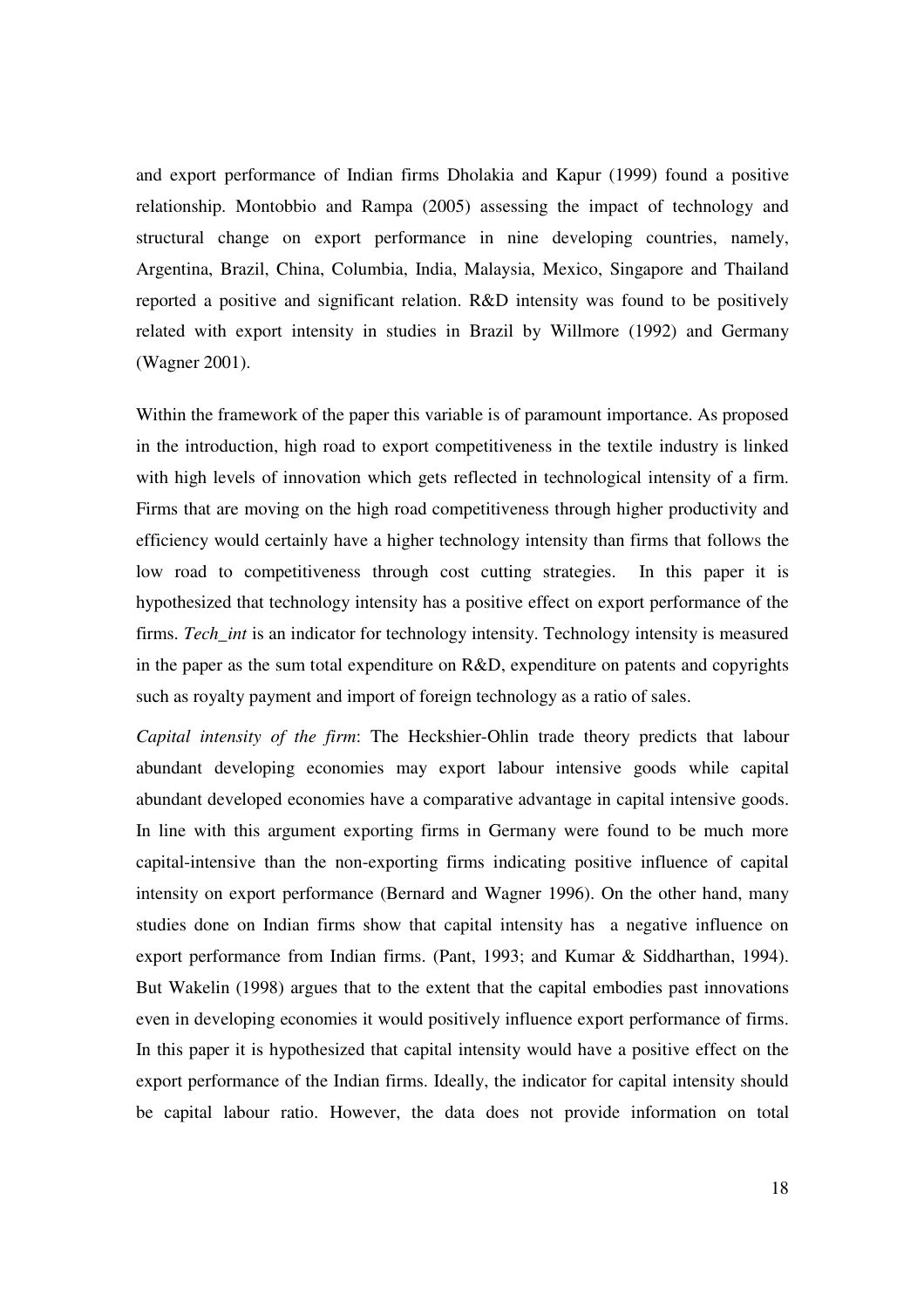employment in the firms. Hence, we use the alternate measure of capital output ratio. *Capint* is Capital-output ratio calculated as Net fixed assets divided by value of output.

*Foreign equity:* Firms that are multinational enterprises usually have access to superior production technology and managerial capacity, have greater scale economies and share resources. They also possess knowledge of foreign markets. These attributes enhance the potential for exports of the multinational enterprises, Study by van Dijk (2002) and Ramstetter (1999) on Indonesian firms, (Brouwer and Kleinknecht (1993) on Dutch firms and Wilmore (1992) support this hypothesis. Hence in this study foreign equity participation is expected to have a positive effect on export performance. *Foreigndum* is the indicator for foreign equity presence in the promoters share holding. It is expressed as a dummy variable with firms that have foreign promoters share greater than 10 percent taking the value 1.

#### *Policy changes*

*Agreement on T&C dummy:* The Agreement on T&C of the WTO throws open greater levels of competition for the Indian firms. While Indian firms, after the ATC are freer to compete in the international market, they are also constantly under the threat of being competed out by firms from other developing economies, spurring a cost cutting war. To test this hypothesis we use ATC dummy for the phase wise relaxation of the MFA. Further interaction variables of the ATC dummy and labour cost; and ATC dummy and wage share was developed to test the hypothesis that Post MFA the export dependence on labor cost and labour share has increased. The ATC has four distinct phases of implementation. The first phase of the ATC came to place on 1 January 1995. Each party would integrate into the GATT products from the specific list of products in the Agreement which accounted for not less than 16 per cent of its total volume of imports in 1990. At the beginning of Phase 2, on 1 January 1998, the cumulative share of products integrated to GATT should be at least 33 per cent of 1990 imports. On 1 January 2002, cumulated products should not be less than 51 per cent of 1990 imports. All remaining products would be integrated at the end of the transition period on 1 January 2005. We add dummies to capture the four phases of ATC implementation and search for effects of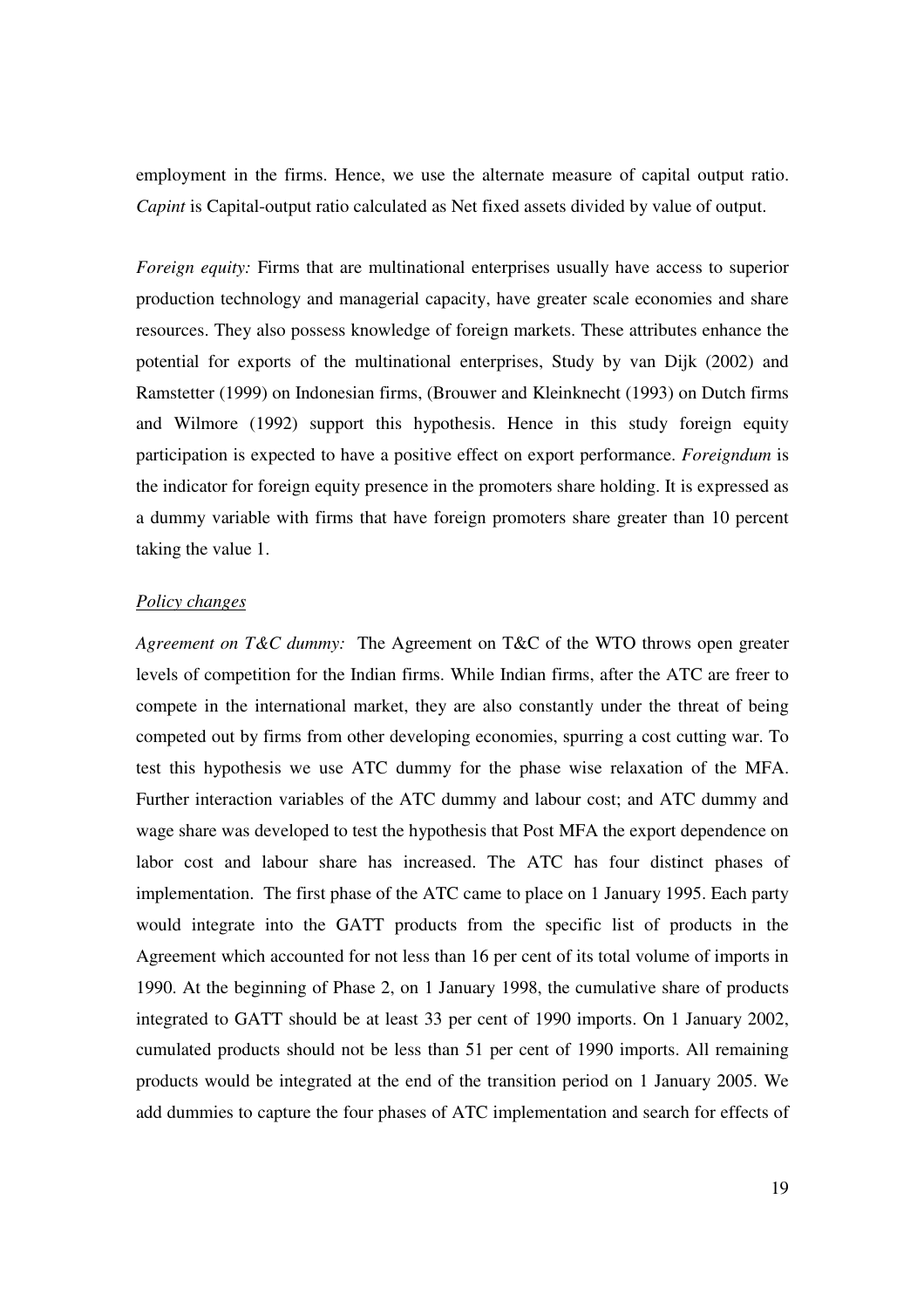the labour cost and wage share on export performance at each level of the implementation of the ATC. *ATCdum* is the indicator for the WTO Agreement on T&C. It takes the dummy values ATC dummy = 0 if year < 1995 ;=1 if year >=1995;=2 if year >=1998;=3 if year  $\ge$  = 2002;= 4 if year = 2005.

Other variables such as *Size* of the firm and *Age* of the firm are added as control variables. These variables apart, to control for temporal variations and sub-industry level heterogeneity, time dummies and industry dummies are added along with the pooled Tobit estimations.

The data has been obtained from the Center for Monitoring Indian Economy (CMIE), PROWESS database. This data base provides information of firms that are listed in National Stock Exchange and Bombay Stock Exchange. CMIE compiles the information from the Balance sheets of the firms. Firm level data for the period 1988 to 2005 is used for the analysis. The data is an unbalanced panel. The lowest number of reported firms is in 1989 with 106 firms, and the highest in 2002 with 505 firms. The period of analysis has been mainly limited by the availability of data. 1988 is the earliest year for which CMIE data of firms in this sector is available. There are a total number of 5848 observations spread over the period 1988 to 2005.

# **5. Empirical results and interpretations**

The result of the Tobit estimation is provided in Table 4. The overall significance level of both the pooled estimate model and the random effects model are very high, as indicated by high value of Wald Chi-square statistic. The check for severity of multicolliearity that can contribute to inflating standard errors for the estimates, variance inflating factor (VIF) and condition index (CI) are presented in the appendix. The VIF and CI indicate no serious multicollinearity among variables.

As expected *labour cost per unit of output* has a negative effect on export performance as expressed in the pooled Tobit estimate. The Tobit coefficient was negative and significant at one percent level. The negative relation between unit labour cost and export performance is significant and negative in the random effects Tobit estimate as well. The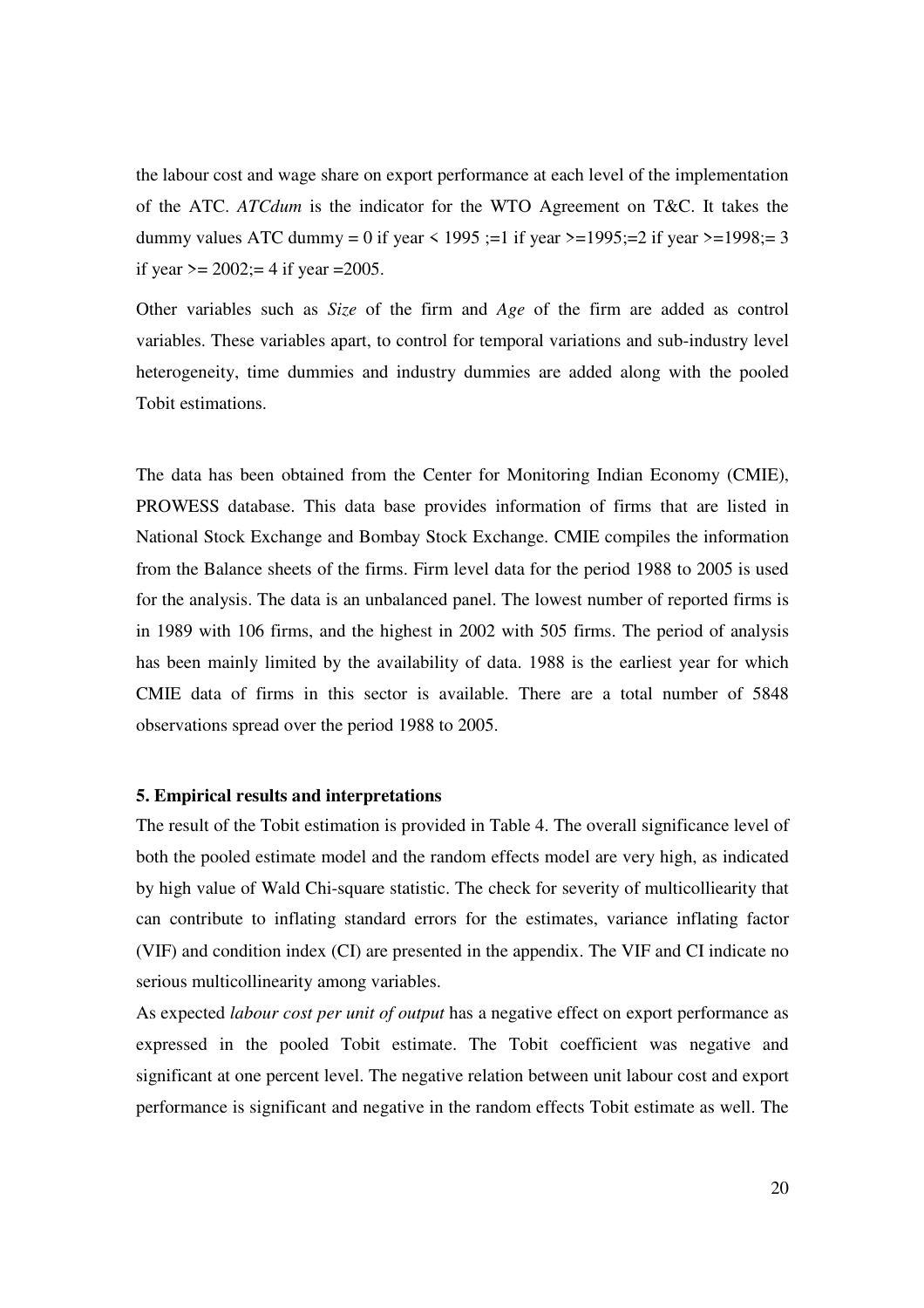*McDonald Moffit decomposition* of the same shows that for one percent increase in unit labour cost the probability of a firm being an exporter declines by -.210 percent. Also, once the decision to export is made, for one percent increase in average unit labour cost, the export intensity would decline by -0.08 percent. Interpreting the size of the decomposed effects, it can be stated that the effect of a higher labour cost in textile and clothing firms deciding not to enter the export market is higher than that of the effect of it on a firm's export intensity.

The interaction effect of the unit labour cost on the dummy variables that represent the various phases of the Agreement on Textile and Clothing has also turned out to be negative and significant at least at 10 percent level in three of the four years. The Random effects Tobit estimates clearly show a gradient in the effect of unit labour cost on export performance. As can be noticed from the Tobit coefficient of the random effects model the effect of unit labour cost in the period prior to 1995, is negative but smaller than the coefficient for the interaction term 'ATCdum1995 x Unitlabourcost' at - 0.131. As the ATC was phased in at each time point, in 1995, 1998, 2002 and 2005 the effect of unit labour cost on export performance intensified from -0.131 to -0.316 , - 0.345 and -0.734 respectively. This gives credibility to the argument that in the post MFA period, the implementation of the ATC would intensify the surge for labour cost based competitiveness among firms.

Wage share in the Gross value added, contrary to the expectation had a negative and significant Tobit coefficient. The Tobit estimate suggests that the share of wages in GVA had negative effect on export performance. As the share of wages in GVA decreased by one percent, the probability of a firm being an exporter increased by 0.061 percent and the export intensity of the exporting firms increased by 0.025 percent. However this is for the period prior to the implementation of ATC. It can be seen from the table that after the implementation of ATC in 1995 the Tobit coefficients of interaction term of ATC with wage share have a positive sign and the period 1998 and 2005 are at least significant at 5 or 10 percent level. Though not conclusive, this trend suggest that in the post MFA period an increasing wage share is associated with the enhanced export performance of the Indian T&C firms.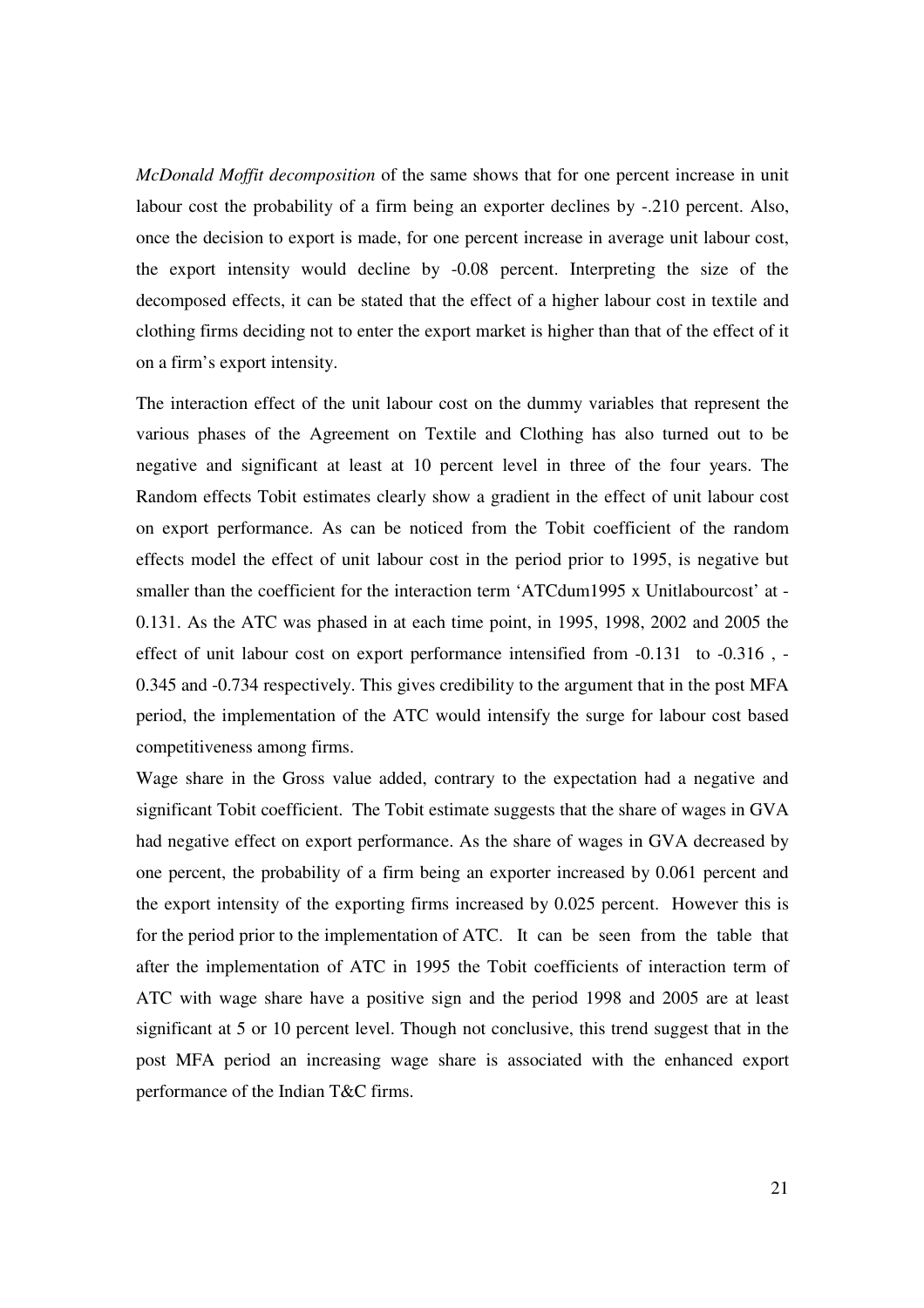Combining the above aspects on labour, namely labour cost, and wage share in GVA it can interpreted that the Indian T&C firms are both entering the export market and enhancing their export performance by decreasing their unit labour cost and increasing their share of labour in the production process in the period after implementation of the ATC.

The strategy seems to be bearing fruit as well. As can be seen below from the **Table 4** the Tobit coefficients for the ATC dummies for the period after implementation of ATC are positive and significant in three of the four years. This suggests that the export performance of the firms in the ATC regime have improved compared to the MFA regime. The quota regime that Indian firms were suffering from has been dismantled and there is a larger international market space available. The probability of entry in the export market as well as export intensity has increased in the ATC period.

However, subcontracting seems to have a negative, rather than positive effect on export performance, though the variable is not statistically significant.

Technology intensity, one of the variables intended to indicate high road to competitiveness has shown positive sign but is not statistically significant. Capital intensity has come out with negative results which is statistically significant at 5 percent level. As the capital output ratio increased by one percent, the probability of a firm being an exporter decreased by -0.002 percent and export intensity of exporters declined by - 0.0009 percent. These results are interesting in the wake of the argument that Indian T&C firms pursue the low road to competitiveness rather than the high road to competitiveness. In other words, it can be stated that there is no statistical evidence to show that firms that are trying to become technologically advanced through knowledge intensive spending perform better in exports. There is evidence that capital intensive methods of production are domestically oriented, while export oriented firms depended more on the cost cutting measures rather than orienting towards technologically advanced processes.

The presence of foreign equity in the firm seems to produce contradictory results, with the two Tobit coefficients generating different signs and both showing statistical significance. Import intensity has a positive and significant effect on export performance.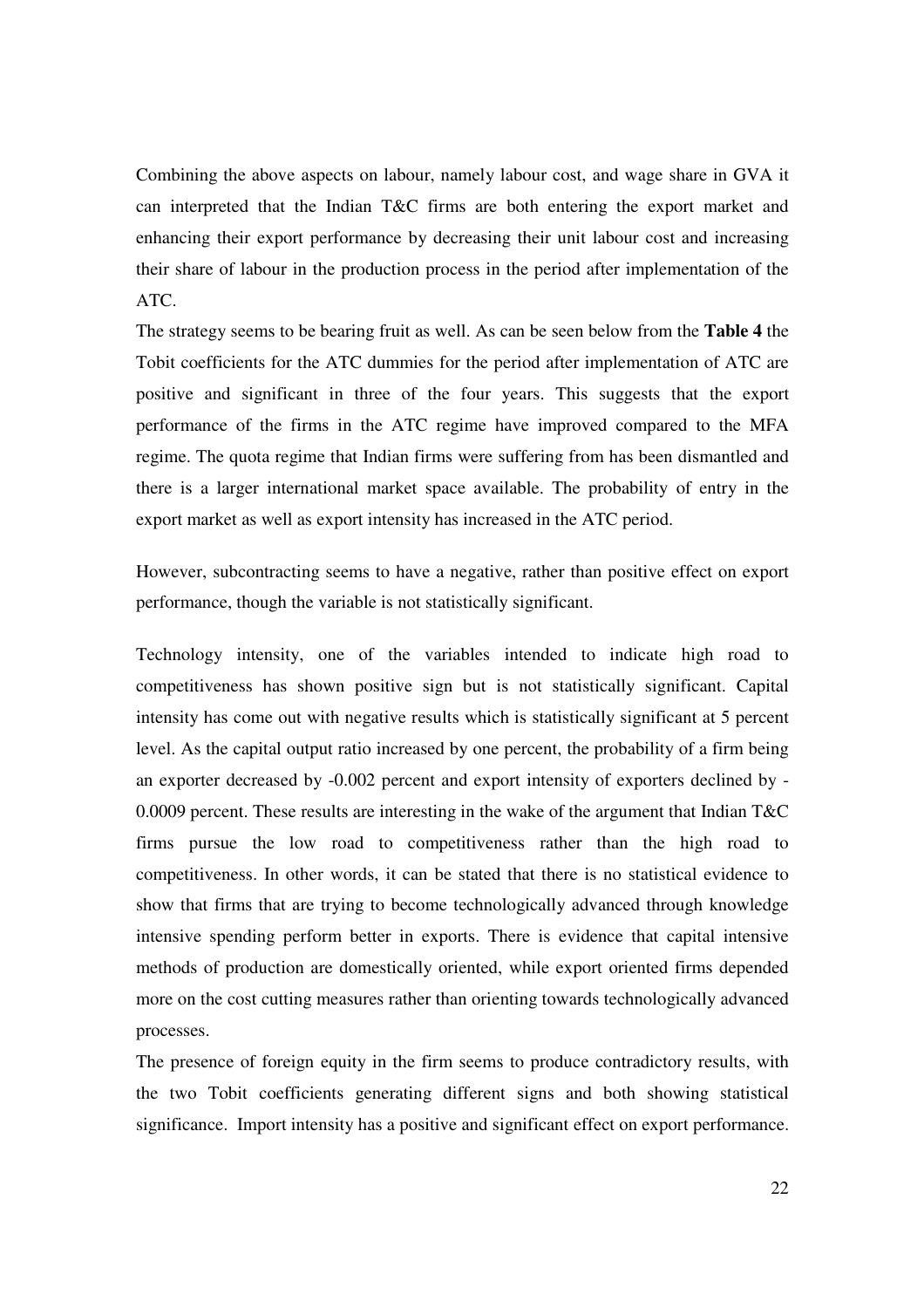Higher the import intensity, higher seems to be the probability to export and export intensity also would increase. The relatively higher dependence of export performance on import intensity suggests that the Indian T&C firms are joining the global value chain of the T&C international market. Out of the other control variables both size and age of the firm turned out to be significant and positive generating the expected effect.

|                        | Tobit                            | Marginal effects |                     | Random      |
|------------------------|----------------------------------|------------------|---------------------|-------------|
|                        | coefficients                     |                  |                     | Effects     |
|                        |                                  |                  |                     | Tobit       |
|                        | Unconditional                    | Probabilit       | Conditional on      |             |
|                        | Expected                         | y                | being               |             |
|                        | Value                            | uncensore        | uncensored          |             |
|                        |                                  | <sub>d</sub>     |                     |             |
|                        | $\partial E(EXPIN)/\partial X_k$ | P(EXPIN > 0)     | E(EXPIN  EXPIN > 0) |             |
|                        |                                  |                  |                     |             |
| Unitlabourcost         | $-0.218***$                      | $-.2103$         | $-.0884$            | $-0.070**$  |
|                        | (3.6191)                         |                  |                     | (2.2172)    |
| ATCdum1995 x           | $-0.250$                         | $-.2408$         | $-.1012$            | $-0.131$    |
| Unitlabourcost         | (1.2466)                         |                  |                     | (1.1704)    |
| ATCdum1998 x           | $-0.409***$                      | $-.3938$         | $-.1655$            | $-0.316***$ |
| Unitlabourcost         | (4.2866)                         |                  |                     | (6.1160)    |
| ATCdum2002 x           | $-0.378***$                      | $-.3640$         | $-.1530$            | $-0.345***$ |
| Unitlabourcost         | (3.2299)                         |                  |                     | (4.8563)    |
| ATCdum2005 x           | $-1.055***$                      | $-1.015$         | $-.4270$            | $-0.734***$ |
| Unitlabourcost         | (4.0052)                         |                  |                     | (4.3544)    |
| Wageshare              | $-0.064***$                      | $-0618$          | $-.0259$            | $-0.037***$ |
|                        | (3.9411)                         |                  |                     | (4.0246)    |
| ATCdum1995 x Wageshare | 0.007                            | .0065            | .0027               | 0.012       |
|                        | (0.1546)                         |                  |                     | (0.5043)    |
| ATCdum1998 x Wageshare | $0.049**$                        | .0475            | .0200               | $0.037***$  |
|                        | (2.4037)                         |                  |                     | (3.2115)    |
| ATCdum2002 x Wageshare | $0.042*$                         | .0409            | .0172               | 0.020       |
|                        | (1.9394)                         |                  |                     | (1.5564)    |
| ATCdum2005 x Wageshare | $0.100**$                        | .0964            | .0405               | $0.069**$   |
|                        | (2.1673)                         |                  |                     | (2.3096)    |
| Subcontract            | $-0.268$                         | $-.2581$         | $-.1085$            | $-0.142$    |
|                        | (1.4378)                         |                  |                     | (1.5321)    |
| knowedgeinteinsity     | 0.004                            | .0038            | .0016               | 0.021       |
|                        | (0.0916)                         |                  |                     | (1.0320)    |
| cap_output             | $-0.002***$                      | $-.0022$         | $-.0009$            | $-0.002***$ |
|                        | (3.3522)                         |                  |                     | (4.7478)    |
| Foreigndummy== $1*$    | $0.119**$                        | .1101            | .0523               | $-0.063**$  |

**Table 4 Tobit estimation of Export intensity in Textile &Clothing Industry**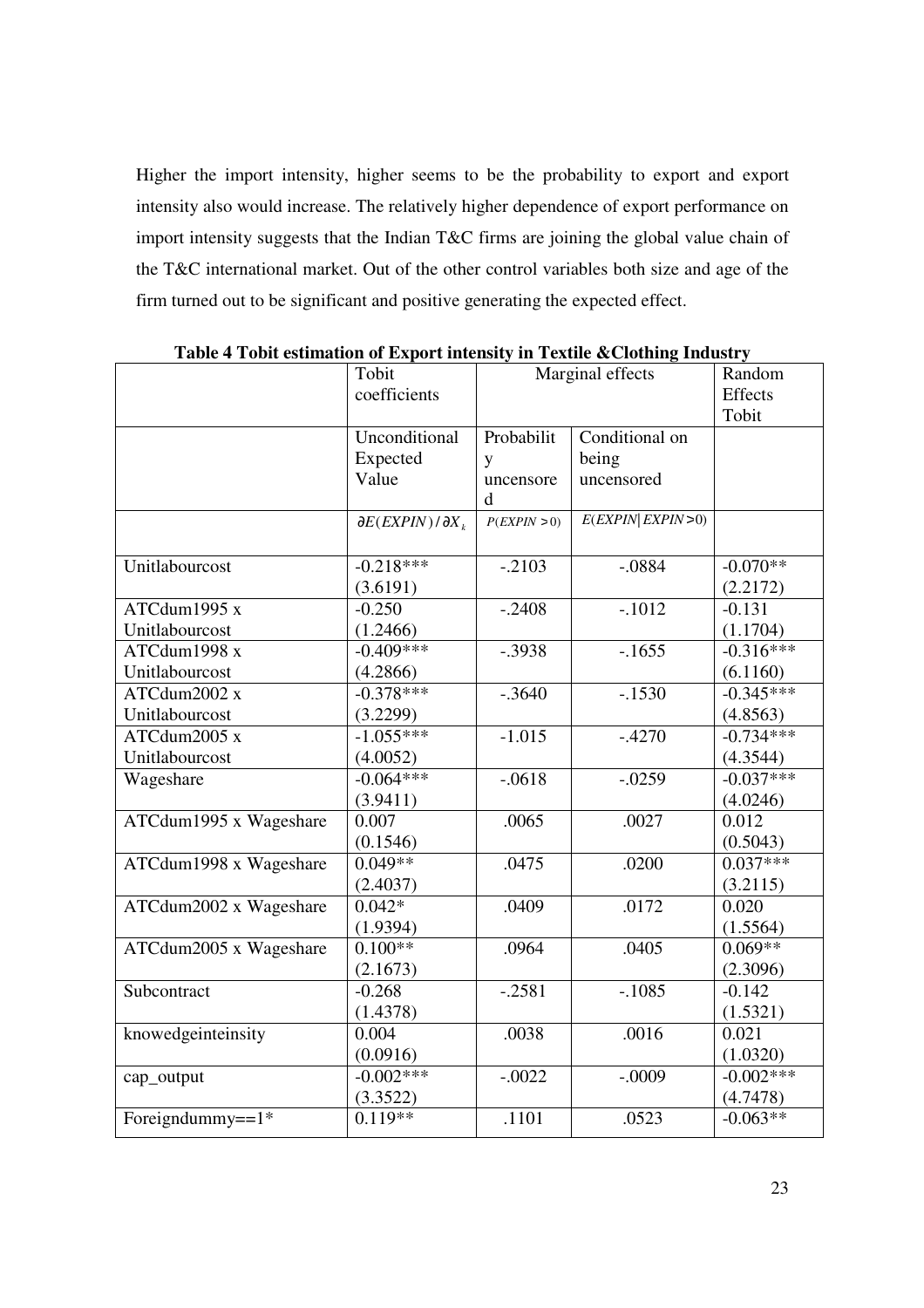|                       | (2.3434)    |          |          | (2.1388)    |
|-----------------------|-------------|----------|----------|-------------|
| importintensity       | $0.008***$  | .0073    | .0030    | $0.002*$    |
|                       | (3.6053)    |          |          | (1.7709)    |
| Size                  | $0.0003***$ | .0003    | .0001    | $0.0003***$ |
|                       | (7.8473)    |          |          | (6.0966)    |
| Age                   | $0.001**$   | .0006    | .0002    | 0.0002      |
|                       | (2.4002)    |          |          | (1.2258)    |
| ATCdum1995*           | $0.356***$  | .2917    | .1799    | 0.023       |
|                       | (2.7288)    |          |          | (1.4137)    |
| ATCdum1998*           | $0.426***$  | .3727    | .1959    | $0.058***$  |
|                       | (3.2956)    |          |          | (5.9789)    |
| ATCdum2002*           | $0.347***$  | .3042    | .1620    | $0.041***$  |
|                       | (2.6818)    |          |          | (3.5020)    |
| ATCdum2005*           | $0.414***$  | .3213    | .2188    | $0.055***$  |
|                       | (3.1230)    |          |          | (2.6029)    |
| Year Dummy            | <b>YES</b>  |          |          | NO          |
| <b>Industry Dummy</b> | <b>YES</b>  |          |          | NO          |
| Constant              | $-0.266**$  | $-.2564$ | $-.1078$ | $0.101***$  |
|                       | (2.0869)    |          |          | (10.0463)   |
| <b>Observations</b>   | 5848        |          |          | 5848        |
| Number of group       |             |          |          | 642         |
| Sigma                 | .4074       |          |          |             |
| sigma_u               |             |          |          | .3116       |
| sigma_e               |             |          |          | .1955       |
| Log likelihood        | $-3483.3$   |          |          | $-970.7$    |
| Waldchi2(21)          |             |          |          | 294.7       |
| LR $chi2(21)$         | 853.6       |          |          |             |
| Prob<br>$>$ chi2      | 0.0000      |          |          | 0.0000      |
| pseudo-R2             | 0.1092      |          |          |             |

(\*) dF/dx is for discrete change of dummy variable from 0 to 1

# **6. Conclusion:**

The implementation of the ATC of the WTO renders a challenge to India's T&C industry. It is an opportunity for the T&C firms in India to establish as lead players in the hitherto restricted international market. It is a threat because it provides the same opportunity to other international players in the field as well. The ability to convert this challenge to an opportunity requires that Indian firms acquire greater international competitiveness. Firms can achieve greater international competitiveness either through the unsustainable method of production by using larger share of cheap labour, which in turn has negative welfare implications or they can engage in technological improvements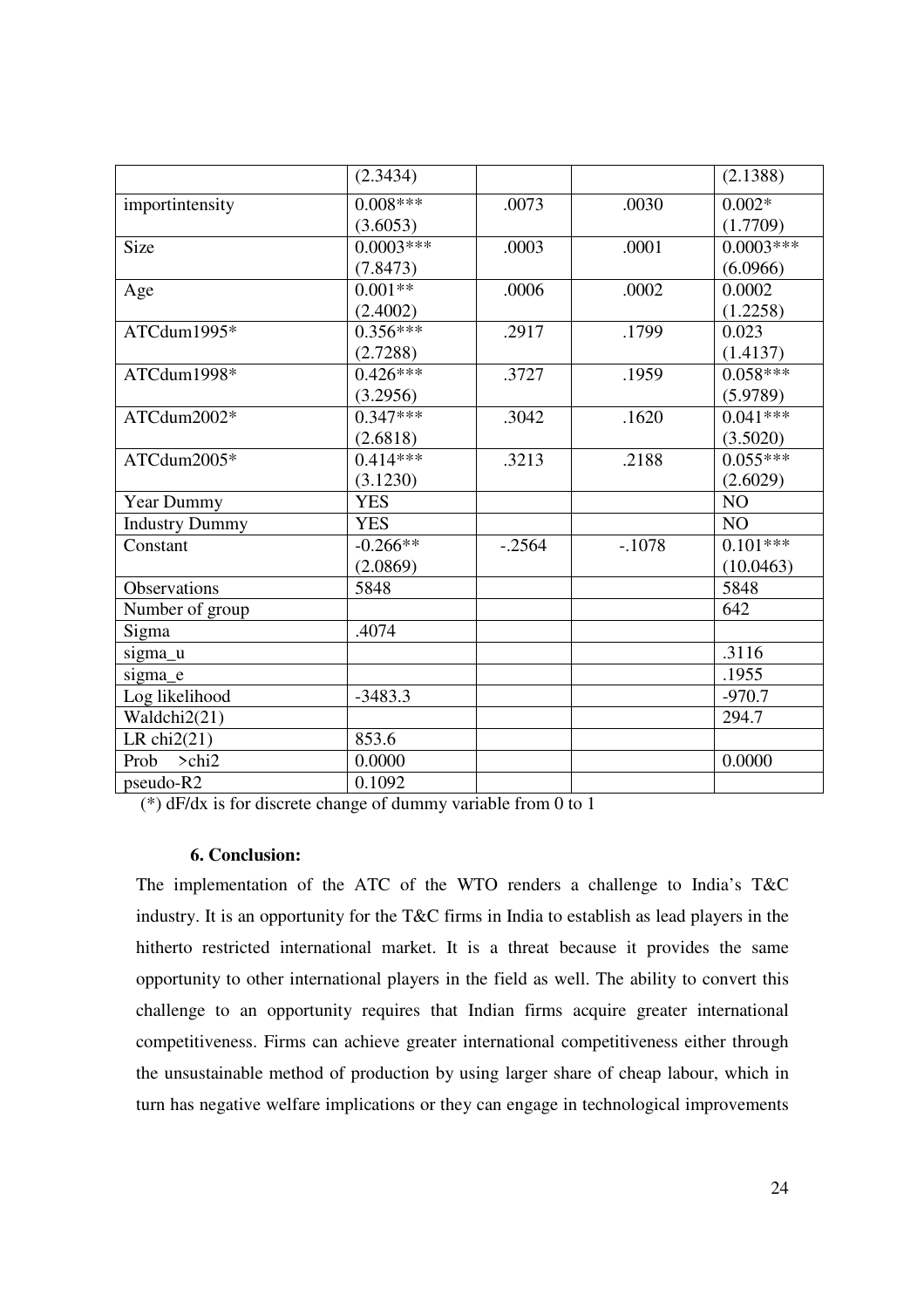and efficiency increases that are sustainable in the long run and have positive welfare implications. The question we tried to ponder on is what route does Indian firms take to join the international export market in T&C.

Though a number of governmental interventions focused on technology upgradation had been on the anvil in the industry since many years, the industry had utilized various strategies to cut labour cost per unit of output and increase its use in the industry. The labour cost reduction was done through a number of strategies such as contractualisation of employment, feminization of work, sub contracting of work, relaxation of the implementation of labour laws and weakening of the collective bargaining process. Trends and patterns reveal that low labour cost has been a significant attraction for exporters. They also reveal that since the period of the signing of the ATC there had been a consistent rise in share of labour in value addition.

Empirical analysis supported the view that export performance of the Indian firms in T&C was by exploiting the labour factor to gain access to the international market. Further, the use of this means to perform better in the international market was aggravated in the period after the implementation of the ATC. On the other hand, capital and technology based factors did not have any effect on the export performance of Indian firms in the international market, supporting the view that the Indian T&C firms by and large utilized the low road to competitiveness, rather than the other. Also the importance of the foreign presence and import intensity in export performance support the view that Indian T&C is increasingly getting integrated within a global value chain.

The results of the present study do not present an encouraging picture about the future of the T&C industry. Following an unsustainable path of cost cutting strategies to join the global value chain may in the long run relegate the Indian firms' contribution to the value chain at the bottom with little addition to the cumulative value of the final product. Further, this would worsen the conditions of work and life of the millions of workers engaged in the sector.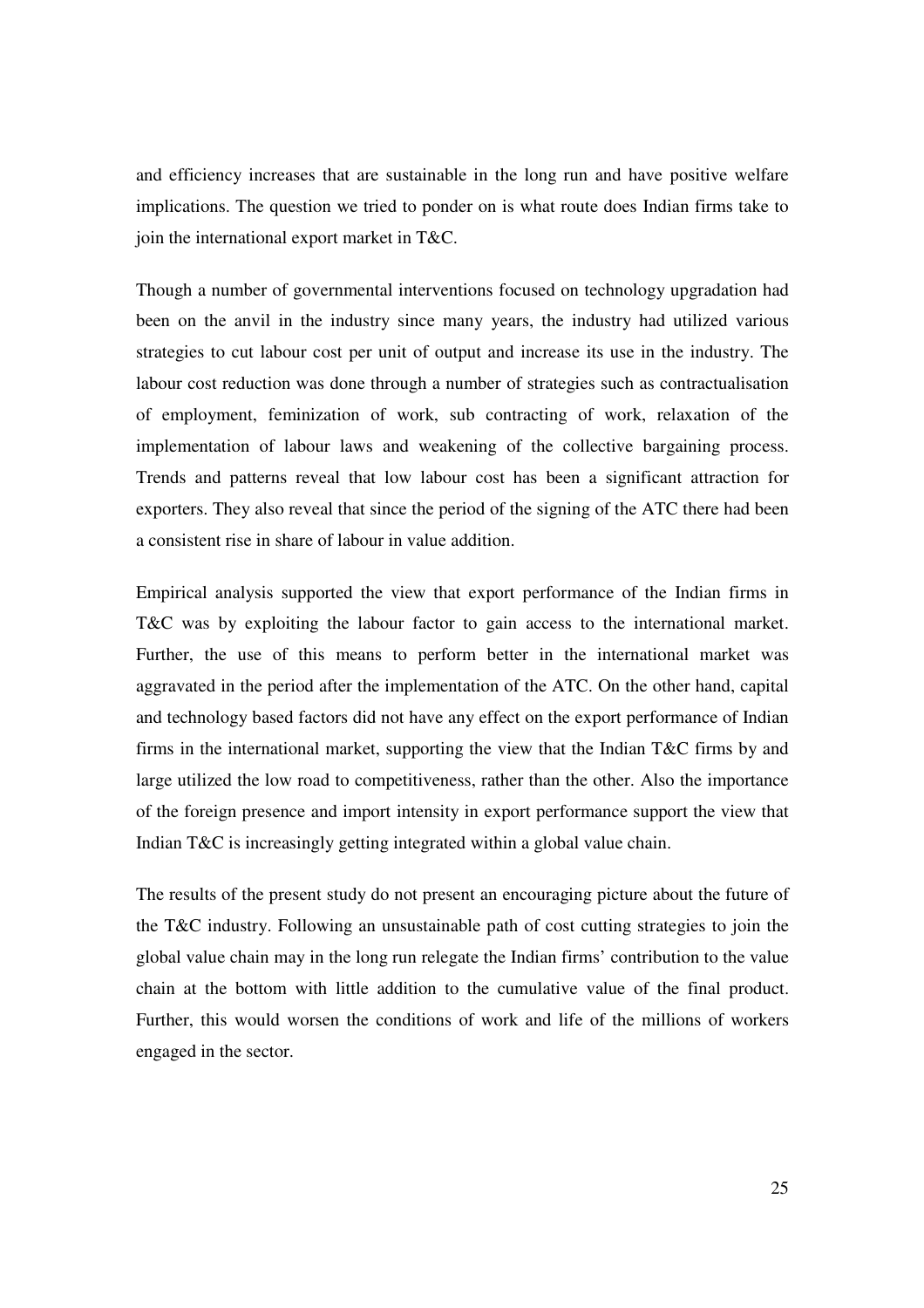# *References*

Amable,B, and B Verspagen. (1995). "The Role of Technology in Market Shares Dynamics", *Applied Economics*, Vol. 27:197-204.

Bedi, S. Jatinder and Caesar B. Cororaton (2008), "Cotton-Textile-Apparel Sectors of India Situations and Challenges Faced Markets " IFPRI Discussion Paper I00801, Trade and Institutions Division.

Bernard, Andrew B. and Wagner, Joachim (1996), "Exports and Success in German Manufacturing", MIT Dept of Economics Working Paper No.96-10.

Brouwer, E., J.O.N. Reijnen & A. Kleinknecht (1993). "Employment growth and innovation at the firm level. An empirical study", *Journal of Evolutionary Economics*, Vol.3(2): 153-159.

Chakravarty, Deepita. (2002). "Work Organization and Employment Contracts: Technological Modernization in Textile Firms", *Economic and Political weekly*, February 23 Vol.37(8): 743-749.

Chan, A. (2003). "'A 'race to the bottom': globalization and China's labour standards", *China Perspectives* 46 (March /April).

Dholakia, R.H. and Kapur, D. (1999). "Trade, Technology and Wage Effects of the Economic Policy Reforms on the Indian Private Corporate Sector", *The Indian Journal of Labour Economics*,Vol.42(4): 981-992.

Diao, Xinshen and Agapi Somwaru (2001). "Impact of the MFA Phase-Out on the World Economy: An Intertemporal Global General Equilibrium Analysis," TMD Discussion Paper No. 79, Trade and Macroeconomics Division, International Food Policy Research Institute, Oct.

Export – Import Bank of India (1996), "Export and Import Performance: A Firm Level Survey of Companies assisted by Exim Bank – 1992-1995", Occasional Paper No. 45(OP45).

Foo, L. and N. Bas (2003) 'Free Trade's Looming Threat to the World's Garment Workers', Oakland: Sweatshop Watch Working Paper.

Government of India (2008), *Annual Survey of Industries 2004-05*, Central Statistical Organization, New Delhi.

Government of India (2009), *Annual Report (2007-08),* Ministry of Textiles, New Delhi.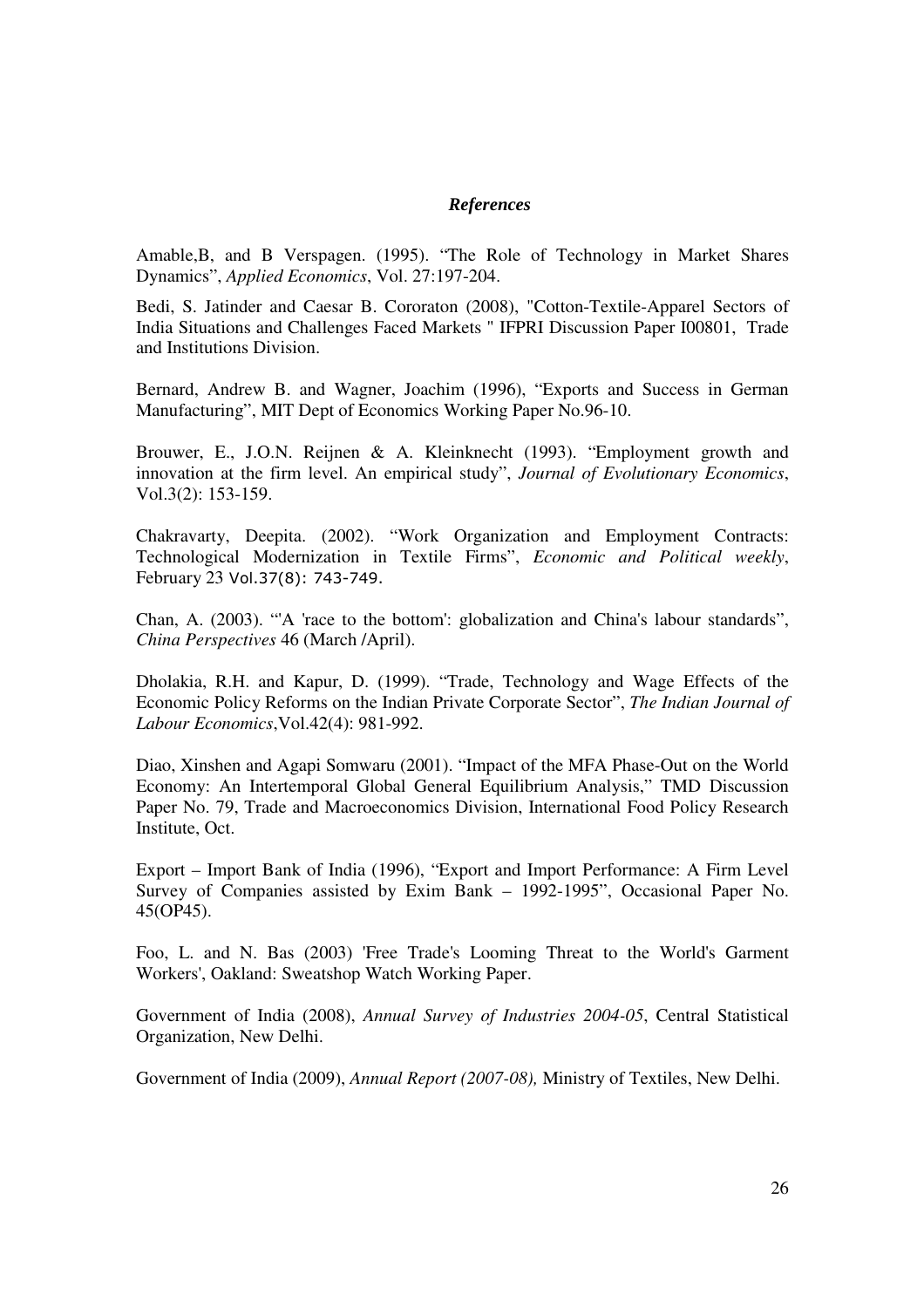Gupta, Anil K. Sen(2003). "Decline of Trade Union Power in India", *Indian Journal of Labour Economics*, Vol 46(4): 685-702.

Kathuria , Sanjay , Will J.Martin and Anjali Bharadwaj (2003). "Implications of Abolition of MultiFibre Agreement for India and South Asia", in *India and the WTO* edited by Aditya Mattoo and Robert M. Stern; World Bank and Oxford University Press.

Kumar, N. and N.S. Siddharthan, (1994). "Technology, firm size and export behavior in developing countries: the case of Indian enterprises", *The Journal of Development Studies*, Vol. 31(2): 289-309.

Landes,Maurice, Stephen MacDonald, Santosh K. Singh, and Thomas Vollrath (2005). "Growth Prospects for India's Cotton and Textile Industries", CWS-05d-01, Electronic Outlook Report from the Economic Research Service, www.ers.usda.gov

MacDonald, S., Vollrath, T. (2005). "The forces shaping world cotton consumption after the Multifiber Arrangement", Outlook Report No. CWS-05C-01, Washington, DC: United States Department of Agriculture.

McDonald, J. F. and R. A. Moffitt (1980). "The Uses of Tobit Analysis"**,** *Review of Economics and Statistics*, Vol.62(2): 318–321.

Meenu Tewari (2005). "The role of price and cost competitiveness in Apparel exports, post-MFA: a review", Working Paper No. 173, Indian Council For Research On International Economic Relations , New Delhi.

Montobbio, Fabio and Francesco Rampa (2005). "The Impact of Technology and Structural Change in Export Performance in Nine Developing Countries", World Development Vol. 33(4): 527-547.

Nassimbeni,G, (2001). Technology, innovation capacity, and the export attitude of small manufacturing firms: a logit/tobit model: *Research Policy*, Vol.30(2): 245-262.

Nordås, Hildegunn Kyvik (2004). "The Global Textile and Clothing Industry post the Agreement on Textiles and Clothing", Discussion No. 15, World Trade Organization, Geneva, Switzerland.

Pais, Jesim (2008). "Effectiveness of Labour Regulations in Indian Industry", Vol. 4, in *Labour Regulations in Indian Industry* edited by T.S.Papola, ISID and Bookwell, New Delhi.

Pant, Manoj (1993). "Export Performance, Transnational Corporations and the Manufacturing Sector: A Case Study of India", *Indian Economic Review*, Vol.28 (1): 41- 54.

Papola, T S (1994). "Structural Adjustment, Labour Market Flexibility and Employment", *The Indian Journal of Labour Economics*, Vol.37(1): 3-16.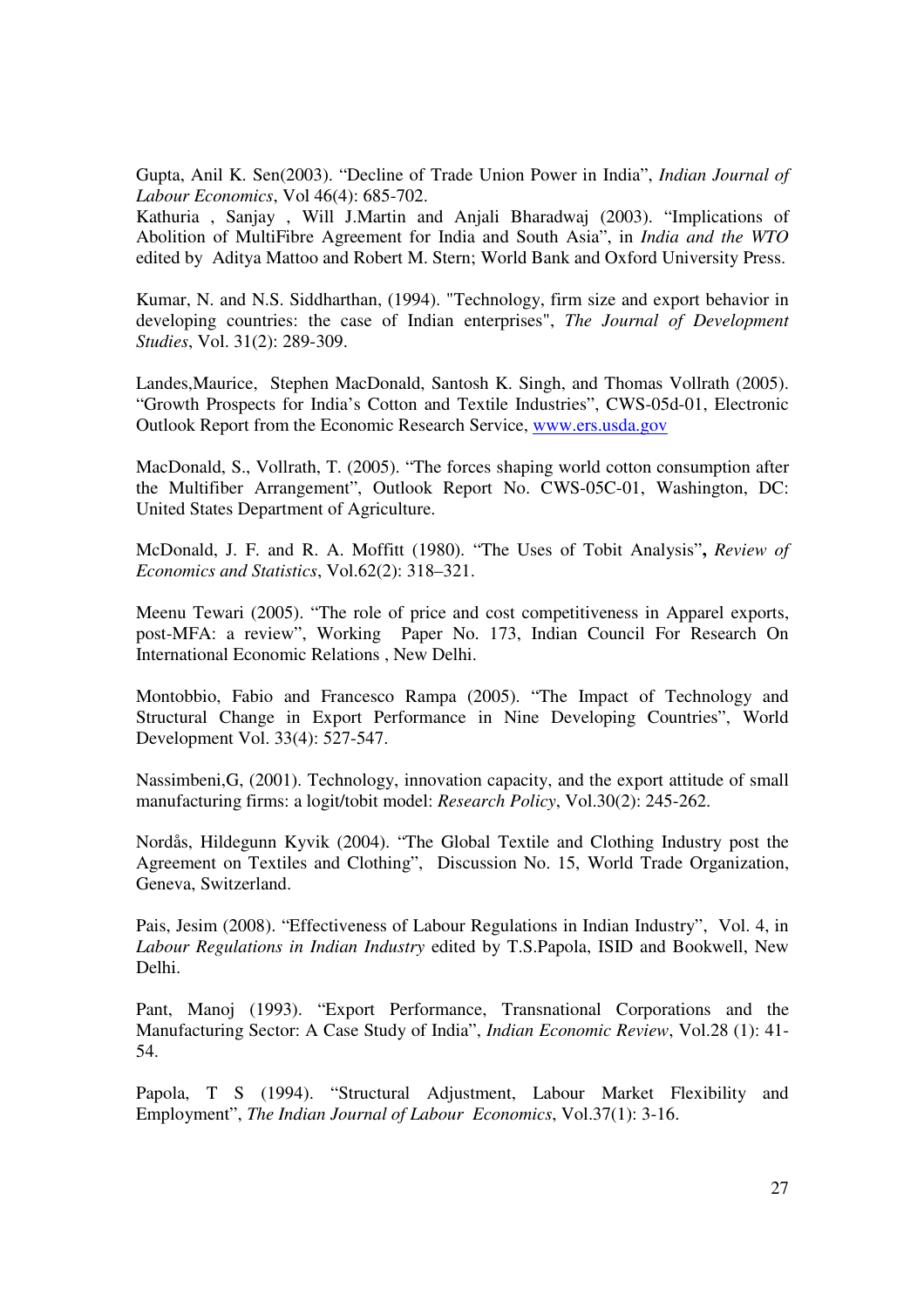Patibandla, M (1992), "Scale Economies and Exports in an Import Substituting Regime – Some Observations for Indian Industry", *Economic and Political Weekly*, Vol. 27(9): M-24 to M-30.

Piore, Michael (2002), "The Reconfiguration of Work and Employment Relations in the United States at the Turn of the Century." Mimeo, Massachusetts Institute of Technology, Cambridge MA.

Ramaswamy, K. V.(1999). "The Search for Flexibility in Indian Manufacturing: New Evidence on Outsourcing Activities", *Economic and Political Weekly*, Vol. 34(6): 363- 68.

Ramstetter,E.D.(1999), "Trade Propensities and Foreign Ownership Shares in Indonesian Manufacturing", *Bulletin of Indonesian Economic Studies*,Vol.35(2):43–66.

Reddy, D Narasimha (2008), "Labour Regulation, Industrial Growth and Employment: A study of Recent Trends in Andhra Pradesh", Vol. 5, in *Labour Regulations in Indian Industry* edited by T.S.Papola, ISID and Bookwell, New Delhi.

Riveros, L. (1988), "International Comparisons of Wage and Non-Wage Costs of Labor", CECMG, The World Bank, mimeo.

Romijn, H. (1999). *Acquisition of Technological Capability in Small Firms in Developing Countries*, Basingstoke, United Kingdom: Macmillan Press.

Roy, T. (2004). "The Textiles Industry" in Subir Gokarn, Anindya Sen and Rajendra Vaidya (Eds), *The Structure of Indian Industry*, Oxford, New Delhi.

Sharma, Alakh N. (2006)."Flexibility, Employment and Labour Market Reforms In India", *Economic and Political Weekly,* Vol. 41(21): 2078-2085.

Sunder, Shyam(2008). "Impact of Labour Regulations on Industrial Development and Employment, Vol. 6, in *Labour Regulations in Indian Industry* edited by T.S.Papola, ISID and Bookwell, New Delhi.

U.S. International Trade Commission (2001). "India's Textile and Apparel Industry: Growth Potential and Trade and Investment Opportunities", Publication 3401, Staff Research Study 27, March.

Van Dijk, Michiel (2002). "The Determinants of Export Performance in Developing Countries: The Case of Indonesian Manufacturing", Working Paper 02.01, Eindhoven Centre for Innovation Studies, The Netherlands.

*Wagner, Joachim (2001). "A Note on Firm Size—Export Relationship", Small Business* Economics *, Vol.17(4): 229-237.*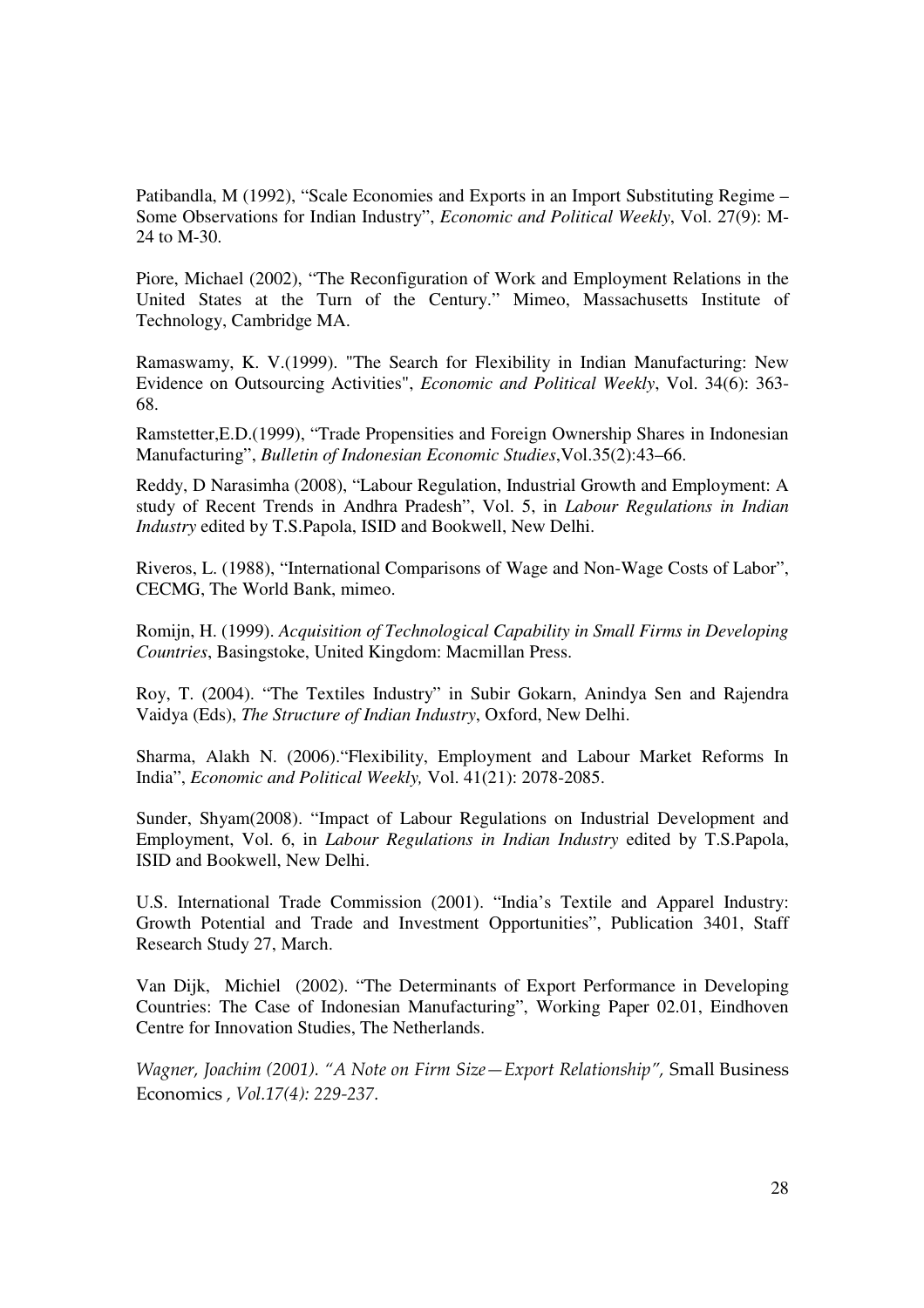Wakelin, Katharine (1998). "Innovation and Export Behaviour at the Firm Level", *Research Policy*, Vol. 26(7-8): 829-41.

Wignaraja, G. and Ikiara, G. (1999). "Adjustment, Technological Capabilities, and Enterprise Dynamics in Kenya", in S.Lall (ed.), *Opening Up, and Shutting Down? Import Liberalization and Industrial Technology in Sub-Saharan Africa*, Oxford: Oxford University Press.

Wignaraja, Ganeshan (2002). "Firm size, Technological Capabilities and Market oriented Policies in Mauritius", *Oxford Development Studies*, Vol. 30(1):87-104.

Wilmore, L. (1992). "Transnationals and foreign trade: evidence from Brazil", *Journal of Development Studies*, Vol.28(2): 314−335.

Wooldridge, Jeffrey M. ( 2002) *Econometric Analysis of Cross Section and Panel Data,* MIT Press.

# *\*

#### **Appendix**

**Table 1 India's Textile and Clothing Exports Growth (CAGR)** 

|           | textile |          |       |
|-----------|---------|----------|-------|
|           | yarns   | clothing | Total |
| 1970-75   | 5.5     | 41       | 10.1  |
| 1975-80   | 14.2    | 27.5     | 18    |
| 1980-85   | $-2.1$  | 7.7      | 1.8   |
| 1985-90   | 16.4    | 23.2     | 19.8  |
| 1990-95   | 15.3    | 10.4     | 12.8  |
| 1995-2000 | 6.7     | 8.7      | 7.7   |
| 2000-05   | 7.1     | 8.7      | 7.9   |
| 2005-07   | 6.5     | 4.2      | 5.3   |
| 1970-85   | 5.6     | 24.5     | 9.7   |
| 1985-95   | 15.8    | 16.6     | 16.2  |
| 1995-2007 | 6.8     | 7.9      | 7.3   |

*Source: UNCOMTRADE database in WITS*